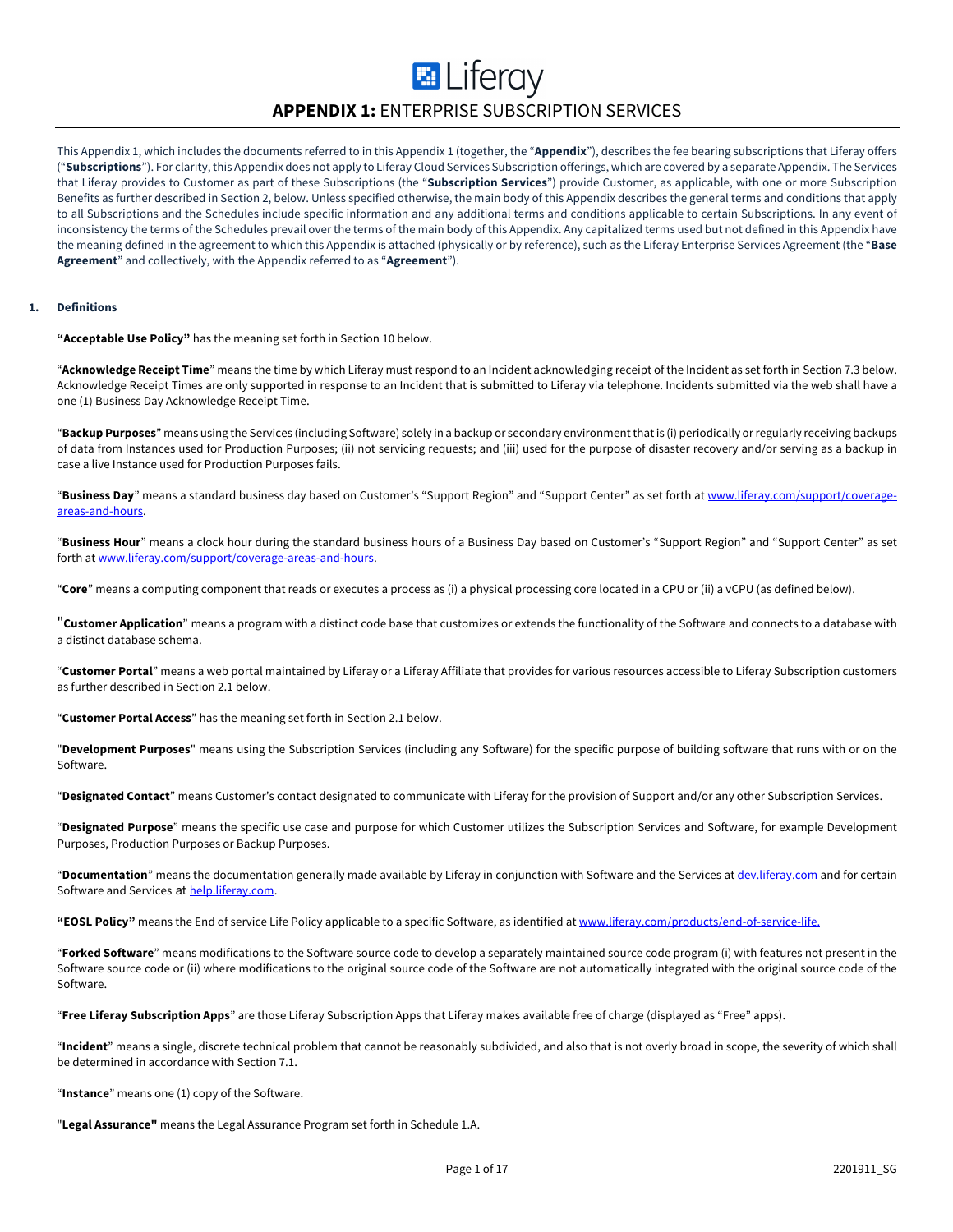

"**Liferay Subscription Apps**" means the applications in the Liferay Marketplace made available to subscribers in the "Liferay Subscription App" category.

"**Named Individual**" means an individual tracked person with identifiable contact information accessing a Page.

"**Non**-**Production Purposes**" means using the Services (including Software) solely in a non-production environment, generally for the purposes of dev-integration, testing, quality assurance, staging, and user acceptance testing but excluding Development Purposes.

"**Page**" means a webpage that is owned or operated by the Customer or by third party on Customer's behalf with a single identification address (URL) upon which Customer utilizes the Services.

"**Page View**" means a single request for a full Page document.

"**Plan**" means a certain allotment of Named Individuals and Page Views.

"**Production Purposes**" means using the Services (including any Software) in a production environment, generally to service live requests and to use live data and Software.

"**Services**" as defined in the Base Agreement shall, for the purposes of this Appendix, mean Subscription Services.

"**Sizing**" means the sizing of an Instance, which is determined by the number of Cores or vCPUs that will be accessible by each Instance.

"**Software**" or "**Liferay Software**" means the software and corresponding Documentation that Liferay makes available for download as part of Subscription Services. Software shall not include third-party software applications that are made available through the Liferay Marketplace located at www.liferay.com/marketplace ("**Third-Party Marketplace Apps**"), Third-Party Software or generally available open source projects such as any Liferay branded community edition of the Software and/or other community projects.

"**Maintenance**" has the meaning defined in Section 2.2 below.

"**Subscription Benefit(s)**" means one or more of the defined benefits described in Section 2 below.

"**Subscription Term**" has the meaning defined in Section 5 below.

"**Support**" has the meaning set forth in Section 2.3 below.

"**Support (Service) Level**" means the level of Support (e.g., Gold or Platinum) for a specified scope of Support as described in Section 7 below and specified in an Order Form.

**"Terms of Service"** has the meaning set forth in Section 10 below.

"**Third-Party Software**" means any software program, computer code, programming libraries, application programming interfaces, or other materials, (i) the intellectual property rights of which are not owned by Liferay or its Affiliates and (ii) which is not licensed to Customer under the EULAs set forth in the Base Agreement or this Appendix, but is licensed subject to the applicable license terms and conditions set forth in a file accompanying the Software (and for certain Software also at www.liferay.com/third-party-software).

"**Unit**" means the unit that is used to measure Customer's use of the Subscription Services as set forth in Section 6 or as agreed by the parties in an Order Form.

"**Updates**" means any and all software fixes, updates, upgrades, enhancements, additions, corrections, modifications, new versions and releases, when and if they are made available.

"**Users**" means any person, including Customer's and/or its Affiliates employees, contractors, advisors, or employees or contractors of a third party, including any IT service providers, used by the Customer, registered to access and use the Services on behalf of the Customer.

"**Virtual CPU**" or "**vCPU**" means a virtual machine's virtual processor to which a physical CPU is assigned, in whole or in part.

**"Web Based Services"** means portals, websites, web pages, documents, discussion groups, blogs, applications and other interactive and cloud based services made accessible to the Customer by Liferay for Customer's use and consumption within the scope of certain Subscriptions, such as for example, but without limitation, Liferay's Customer Portal, Liferay's support application, Liferay Analytics Cloud Services or Liferay Connected Services (LCS).

#### **2. Benefits of Subscription Services**

Subscription Services provide Customer with one or more of the following benefits as specified in the Schedule applicable to the relevant Subscription as identified in Section 6 below ("**Subscription Benefits**"):

### **2.1 Access to the Customer Portal**

Liferay will provide Customer access to Liferay's Customer Portal during the Subscription Term. Liferay's Customer Portal provides Customer access to an expanding knowledge base, support information, compatibility information, checklists, FAQs, patching tools, security updates, newsletters, as well as access to all available versions of Liferay Software throughout their respective life cycle as set forth in Section 8 below (and the applicable Third-Party Software) for electronic download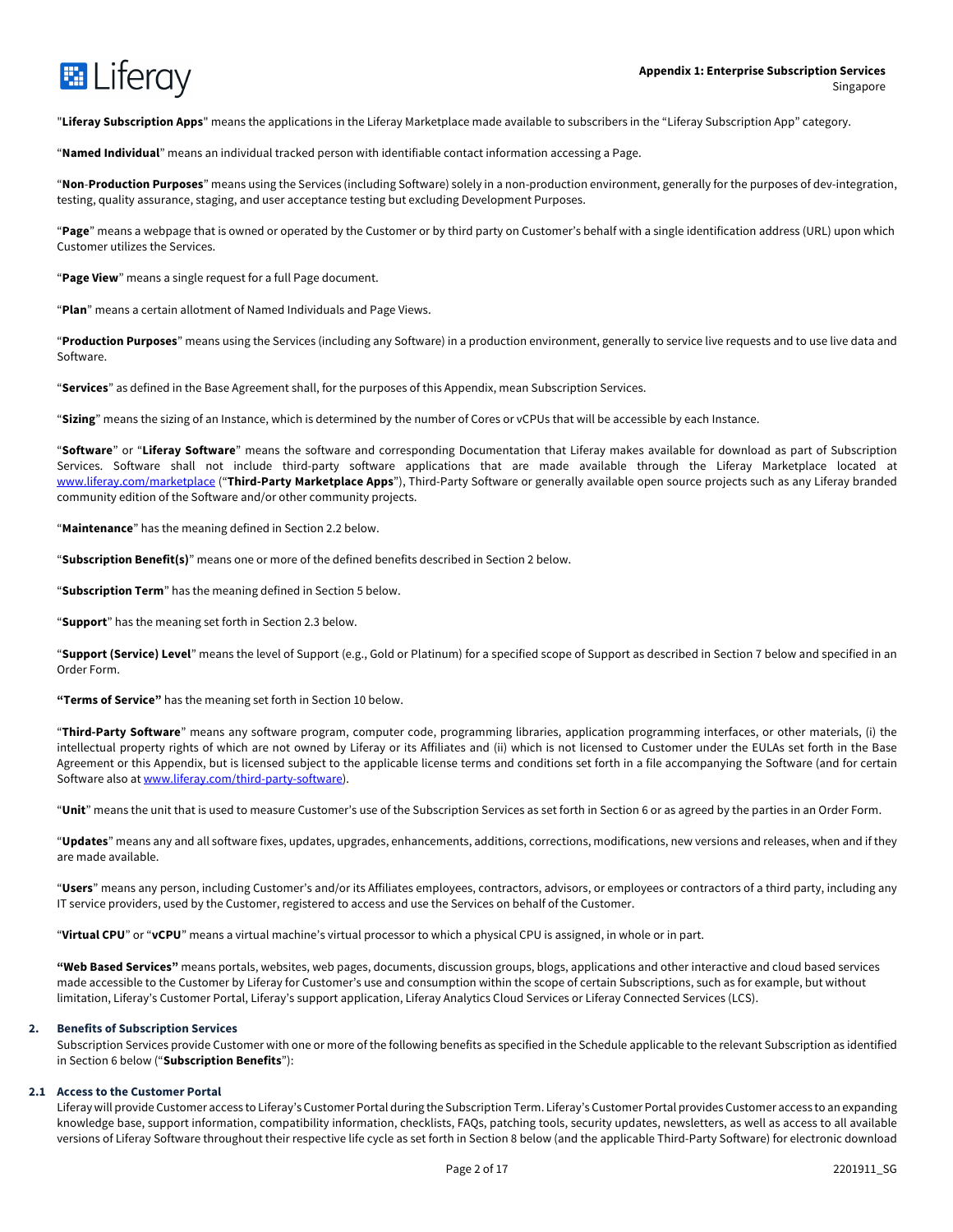

from Liferay's Customer Portal and, if applicable, access to certain other Web Based Services, ("**Customer Portal Access**"). The applicable Software made available through the Customer Portal for each Subscription is specified in Table 6 in Section 6 below. The Software is governed by one or multiple End User License Agreement(s) ("**EULAs**") identified in Section 6 as further described in Section 6.2 below.

### **2.2 Maintenance**

Liferay will periodically make Updates for Liferay Software available for electronic download from Liferay's website and update Web Based Services ("**Maintenance**").

#### **2.3 Support**

Liferay (and/or a Liferay Business Partner, if applicable) will provide Customer with access to Liferay support, including through Liferay's web based issue tracker that allows Customer to submit issues Customer experiences with Software and Web Based Services to the Liferay support team for investigation, and for issues relating to the Software and Third-Party Software provided with the Software, but only to the extent such Third-Party Software causes the Software to not substantially conform to the Documentation as further described in Section 7 below ("**Support**").

#### **2.4 Legal Assurance**

Liferay provides a set of intellectual property assurances according to the terms of Liferay's Legal Assurance Program set forth in Schedule 1.A.

**Please note:** Unless otherwise explicitly noted in the applicable EULA, the Software is provided under a perpetual license (subject to Customer's compliance with applicable terms) while the benefits of the Subscription Services are limited to the Subscription Term and will expire unless Customer renews its Subscription Services. For example, while Customer may continue using Software under the terms of the perpetual license, any available Subscription Benefits such as Support or Legal Assurance would terminate unless Customer renews its Subscription Services.

#### **3. Subscription Fees, Units**

Liferay charges a Fee for the Subscription Services based on the total number of Units of measure and certain other parameters like the applicable Support Level. The Units and other applicable parameters for Subscription Services are described in this Appendix (including the applicable Schedule) and identified in the applicable Order Form. While Customer has a Subscription entitling Customer to receive Subscription Services, Customer is required to purchase a quantity of Subscriptions equal to the total number of Units applicable to that Subscription (including variants or components of the Software or Subscription Services) that Customer deploys, installs, uses or executes. In addition, if Customer uses Subscription Services to support or maintain Liferay Software (or any part thereof) then Customer must purchase Subscriptions equal to the amount of Units applicable to that Liferay Software for which Customer uses Subscription Services. Within each unique Customer Application (i) Customer shall maintain all Subscriptions that include Support at the same Support Level for all Units (for clarity, Customer may not purchase Platinum Support Services Level for one Unit and Gold Support Services Level for any additional Units deployed within a Customer Application, independent of whether such Units are used for Production Purposes, Backup Purposes or for Non-Production Purposes); and, (ii) Customer is required to maintain at least one (1) Subscription for Production Purposes and one (1) Subscription for Non-Production Purposes. If Customer terminates Subscriptions or does not renew Subscriptions within thirty (30) days after the termination or expiration of a Subscription Term and as a genuine pre-estimate of Liferay's losses and costs associated with reinstatement, Liferay reserves the right to charge Customer reinstatement Fees on a per Unit basis (the "**Reinstatement Fee**"), if and when Customer wishes to reinstate the terminated or expired Subscriptions. The Reinstatement Fee per Unit shall be equal to one hundred twenty percent (120%) of the Fees for the reinstated Subscription Services, agreed between Customer and Liferay as of the date of reinstatement, and pro-rated based on the lapsed period between the expiration or termination of the Subscription Term and the date the Subscription Services are reinstated.

#### **4. Use of Subscription Services**

#### **4.1 Internal Use and Affiliates**

The Agreement (including pricing Liferay has agreed to in an Order Form) is premised on Liferay's understanding that Customer will use the Subscription Services and Software only for Customer's internal use (for clarity, use by or on behalf of Customer's Affiliates and Affiliates shall not be considered a third party for the purposes of this Section, provided that Customer remains responsible for the Affiliates' compliance with terms of the Agreement and any Order Form). The foregoing sentence is not intended to limit Customer's internal use of the Subscription Services (including any Software) to operate a web site and/or to offer Customer's own software as a service, provided such web site or service (i) does not include distribution of the Software or otherwise access to Subscription Services, in whole or in part and (ii) provides as the primary component of the web site or service a material value added application other than the Subscription Services. Distributing the Software or otherwise providing access to any portion of the Subscription Services to a third party or using any of the Subscription Services for the benefit of a third party (for example, using Subscription Services to provide hosting services, managed services, Internet service provider (ISP) services, or third party access to or use of the Subscription Services) is a material breach of the Agreement even though open source licenses applicable to certain software packages may give Customer the right to distribute those packages (and this Appendix is not intended to interfere with Customer's rights under those individual licenses).

#### **4.2 Use by Contractors**

The Subscription Services may be used under the terms of this Appendix by third parties acting on Customer's or its Affiliates' behalf, such as contractors, subcontractors or outsourcing vendors, provided that (i) Customer remains responsible for all of Customer's obligations under the Agreement and for the activities and omissions of the third parties, (ii) Customer controls the access to the Software, if and when the Software is deployed within a third party data center (which control of access does not require physical control and instead may be accomplished through the use of appropriate contractual provisions with the data center operator) and (iii) Customer agrees to the terms stipulated in Schedule 1.G (Liferay Cloud Deployments) before Customer migrates its Subscription Services off of Customer's premises or off of Instances within a third party data center that are under Customer's control into a Provider's Cloud (as defined in Schedule 1.G).

#### **4.2 Support Levels**

Customer agrees not to use Subscription Services with higher Support Service Levels (e.g. Platinum) to provide such higher Support Service Levels to Units with Subscriptions that include lower Support Service Levels (e.g. Gold), unless Customer reports and pays for the higher Support Services Levels on such Units.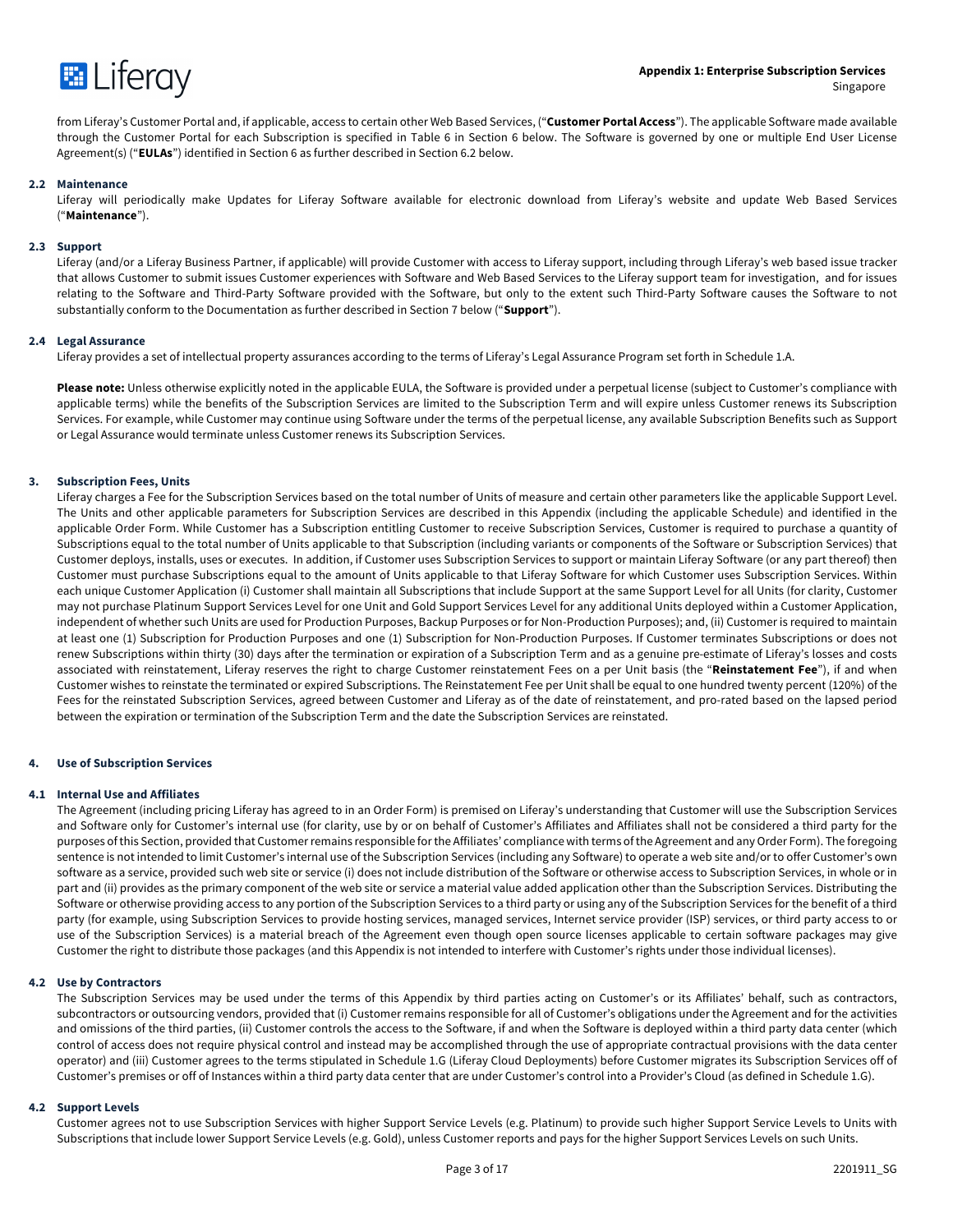

# **4.3 Transfer of Subscriptions**

Customer may transfer Subscriptions from one Unit to another Unit with the same Subscription characteristics (such as from one on-premise Instance to another on-premise Instance) without the purchase of additional Subscriptions, provided that Customer does not increase the total quantity of Units and uses the Subscriptions for the same Designated Purpose, if applicable. (Please note: transfers of Subscription Services may require Customer to contact Liferay for underlying technical administration of the transfer to ensure continuity of Services.)

# **4.4 Unauthorized Use of Subscription Services**

Any unauthorized use of the Subscription Services is a material breach of the Agreement such as, without limitation, (i) only purchasing or renewing Subscription Services based on some, but not all, of the total number of Units that Customer deploys, installs, uses or executes, (ii) providing access to Software or Software Maintenance to third parties, (iii) using Subscription Benefits to provide support to third parties, (iv) using Subscription Services in connection with any redistribution of Software, (v) using Subscription Services to support or maintain any non-Liferay Software, (vi) using Subscription Services or Software for the purpose of building a competitive product or service to the Liferay Software or Services or copying the Software's features or user interface, (vii) using the Subscription Services or Software to develop or enhance any (a) software that is not Software including but not limited to any open source version of Software (such as "Liferay Portal") or (b) derivative works of any software that is not Software; or (viii) developing Forked Software, unless any of the foregoing activities is expressly permitted by Singapore law and such law does not permit contractual derogation of such right to carry out the activity in question. If Customer uses any Subscription Services or Software for non-Liferay Software, Customer agrees that as a remedy in case of such breach, Customer will pay Liferay the Subscription Services Fees for each Unit for which Customer utilizes the Subscription Services or Software in connection with such software that is not Software as genuine preestimate of Liferay's losses and costs associated with such breach.

# **5. Subscription Term**

Unless otherwise agreed by the parties in writing, Subscription Services (i) will begin on the date Liferay accepts Customer's order for the applicable Subscriptions (please note that the foregoing does not limit Customer's obligation to pay for Subscription Services that Customer previously used but for which Customer has not paid), (ii) will run and have a minimum term of twelve (12) months, (iii) cannot be terminated for convenience by either party and (iv) may be renewed by the parties upon mutual agreement. The initial term and any renewal term are collectively referred to as the "**Subscription Term**".

# **6. Available Subscription Services, Units, EULAs**

# **6.1 Available Subscriptions**

Table 6 below sets forth various Subscriptions that Liferay offers, the applicable Unit, and the applicable EULA for Software. The applicable Schedules for each Subscription listed in Table 6 contain additional terms and conditions and information concerning the scope of the relevant Subscription Services.

| Table 6                                                                |            |                                                                                                                                                                                                                      |              |
|------------------------------------------------------------------------|------------|----------------------------------------------------------------------------------------------------------------------------------------------------------------------------------------------------------------------|--------------|
| <b>Subscriptions</b>                                                   | Unit       | <b>EULA</b>                                                                                                                                                                                                          | Schedule*    |
| Liferay Digital Experience Platform (DXP)                              |            | DXP and certain applications ("DXP EULA"):<br>www.liferay.com/legal/doc/eula/portal/1201601_SG                                                                                                                       |              |
|                                                                        | Instance   | Workstation/Client-side software installations ("Client-side EULA"):<br>www.liferay.com/legal/doc/eula/clients/1001605 SG                                                                                            | Schedule 1.B |
| Liferay Digital Experience Platform (DXP)<br><b>Elastic Deployment</b> | clock hour | DXP Elastic Deployment EULA:<br>https://web.liferay.com/legal/doc/eula/ed/1001701                                                                                                                                    | Schedule 1.C |
| Liferay Enterprise Search Add-On                                       | Instance   | Additional Software (defined in Schedule 1.D):<br>www.liferay.com/legal/enterprise-search-eula<br>Server-side Liferay Software enabling use of Additional Software:<br>www.liferay.com/legal/doc/eula/dxp/1001605_SG | Schedule 1.D |
| Liferay Paid Apps** Enterprise                                         | Instance   | http://www.liferay.com/legal/doc/eula/pa/1201601 SG                                                                                                                                                                  | Schedule 1.D |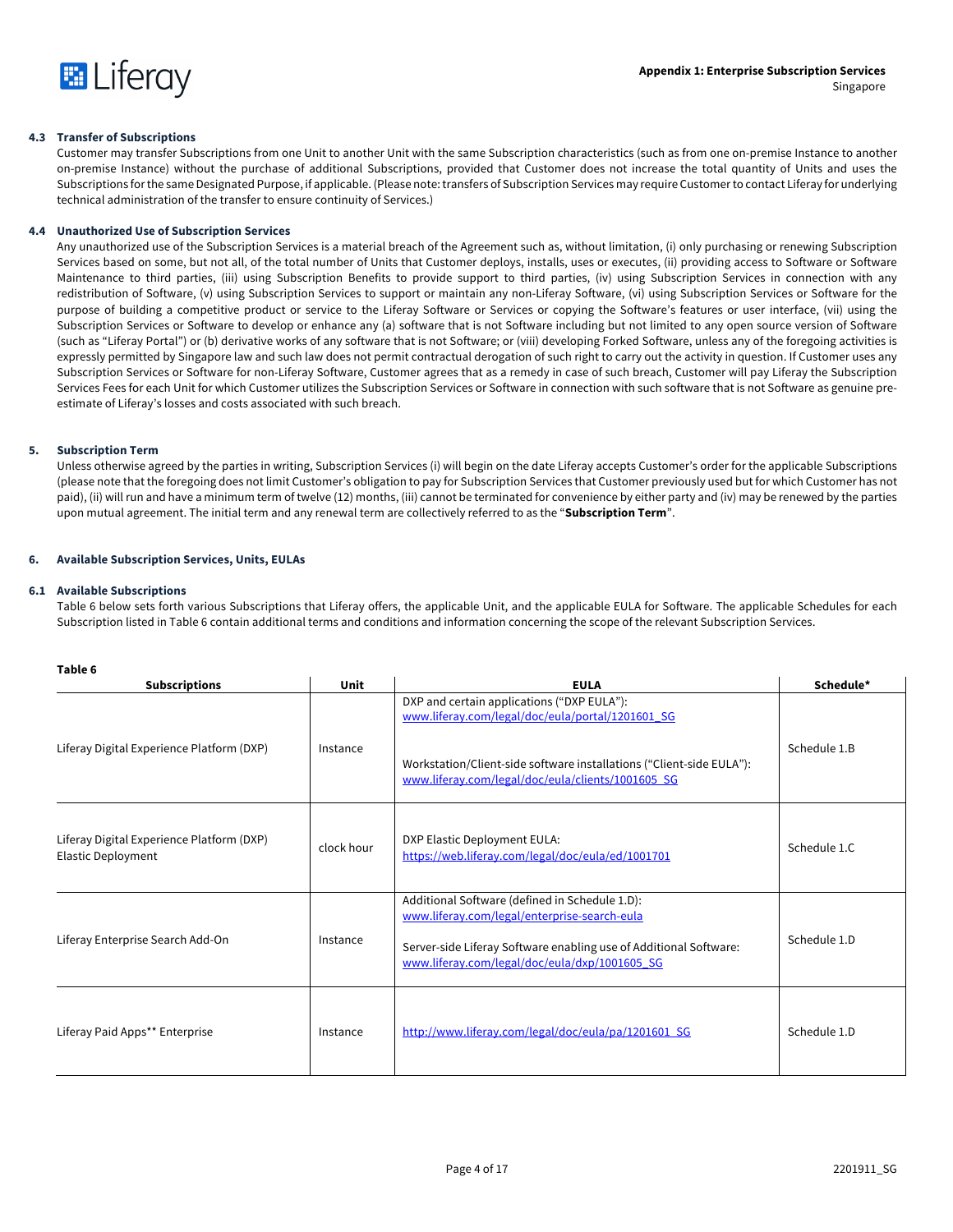# **Appendix 1: Enterprise Subscription Services**  Singapore



| <b>Subscriptions</b>                                | Unit                   | <b>EULA</b>                                                                                   | Schedule*    |
|-----------------------------------------------------|------------------------|-----------------------------------------------------------------------------------------------|--------------|
| Designated Contact Add-On                           | Designated<br>Contacts | N/A                                                                                           | Schedule 1.E |
| <b>Extended Premium Support</b>                     | Instance               | N/A                                                                                           | Schedule 1.E |
| Liferay Analytics Cloud                             | Plan                   | N/A                                                                                           | Schedule 1.F |
| Liferay Analytics Cloud Named Individuals<br>Add-On | Named<br>Individuals   | N/A                                                                                           | Schedule 1.F |
| Liferay Analytics Cloud Page Views Add-On           | Page Views             | N/A                                                                                           | Schedule 1.F |
| Liferay Commerce                                    | Instance               | Liferay Commerce and Supplemental Software:<br><b>DXP EULA</b>                                | Schedule 1.H |
| Liferay Commerce Software Add-On                    | Instance               | Liferay Commerce Software Add-On:<br>license grant in accordance with the applicable Schedule | Schedule 1.H |

\* For the avoidance of doubt, only those Schedules applicable to Subscriptions that Customer has purchased shall apply.

\*\* Liferay Paid Apps describe a category of applications that Liferay makes available in Liferay Marketplace (www.liferay.com/marketplace) as further described in the applicable Schedule.

#### **6.2 License Agreements**

To the extent the Subscriptions also include access to Software, such Software is governed by EULAs as identified in the Table above. Customer accepts and agrees to the terms of such EULA(s) as a precondition to receiving applicable Subscription Benefits in connection with such Software. The Agreement establishes the rights and obligations associated with Subscription Services and it is not intended to limit your rights to software code licensed under the terms of any open source software license.

# **7. Support Services**

Liferay will provide Support to Customer according to the following terms.

#### **7.1 Severity Levels**

The Severity level for a particular Incident is determined through a mutual discussion between Customer and Liferay, and based on the business impact of the issue.

Severity 1 ("High") Incidents: A Severity 1 Incident means the (i) production system is severely impacted or completely shut down, or (ii) system operations or mission-critical applications are inoperable, or (iii) mission-critical applications that have experienced repeated material system interruptions that are effectively making the applications inoperable.

Severity 2 ("Normal") Incidents: A Severity 2 Incident means (i) the system is functioning with limited capabilities, or (ii) is unstable with periodic interruptions, or (iii) mission critical applications, while not inoperable, have experienced material system interruptions.

Severity 3 ("Low") Incidents: A Severity 3 Incident means the system is fully functional, but there are observed errors that do not impact the usability of the system.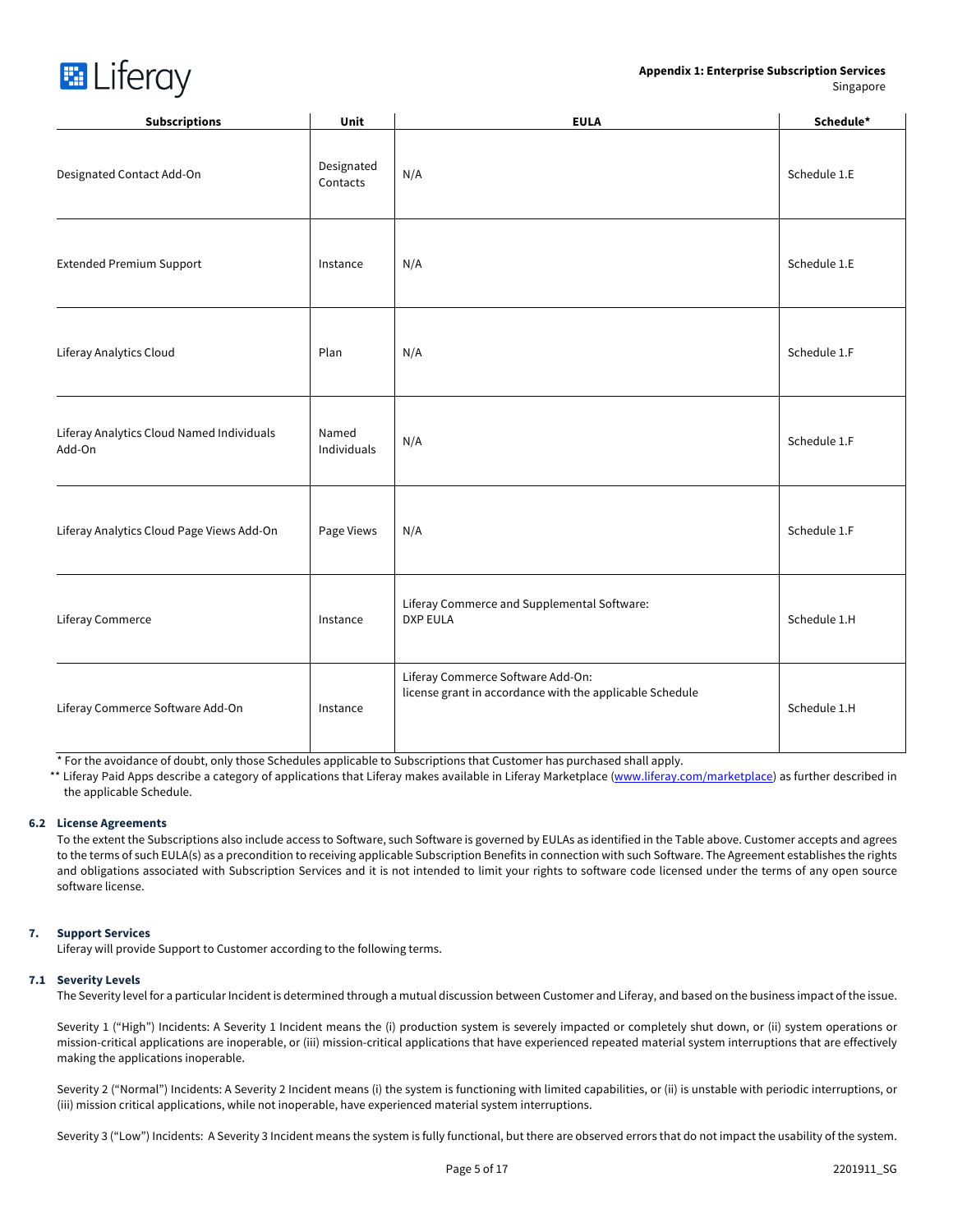

Liferay will work on Incidents designated as Severity 1 twenty-four (24) hours a day, seven (7) days a week, ("**24x7**"), provided that if resolution of a Customer's issue requires input from members of Customer's support team and they are not available to work during those hours, Liferay reserves the right to lower the severity level to match the actual business impact, if applicable, until Customer's support team is available to support the incident on a 24/7 basis.

### **7.2 Designated Contacts**

Liferay will provide Support Services to Customer only through communication with the Designated Contacts. Customer may designate up to the number of Designated Contacts described in the table below based on the number of Subscriptions for Production Purposes Customer has purchased. Customer may add Designated Contacts by purchasing additional "Designated Contact Add-on" Subscriptions (as listed in Section 6). Customer shall use commercially reasonable efforts to maintain consistent Designated Contacts during the relevant Subscription Term, provided that Customer may change its Designated Contacts from time to time as a result of changes in employment responsibilities, transfers, leaves of absence, resignation or termination of employment of such individual. Customer may not use a single Designated Contact to act as a mere forwarding service for other of Customer's personnel. **Table 7.2**

| <b>Number of Subscriptions for Production</b><br><b>Purposes</b> | <b>Designated Contacts for Gold Support Level</b> | <b>Designated Contacts for Platinum Support</b><br>Level |
|------------------------------------------------------------------|---------------------------------------------------|----------------------------------------------------------|
| 1 to 4                                                           | $\overline{2}$                                    | 3                                                        |
| 5 to 8                                                           | 4                                                 | 6                                                        |
| 9 to 12                                                          | 6                                                 | 9                                                        |
| 13 to 16                                                         | 8                                                 | 12                                                       |
| 17 to 20                                                         | 10                                                | 15                                                       |
| 21 and over                                                      | 12                                                | 18                                                       |

#### **7.3 Acknowledge Receipt Times**

Customer may report Incidents to Liferay in accordance with the contact information listed within Liferay's Customer Portal, currently at https://www.liferay.com/group/customer/support/contact/world-wide-support. Once Customer has contacted Liferay about an Incident, Liferay will provide an acknowledgement of receipt within the applicable time frame specified below, in accordance with Customer's appropriate Support Services Level. Bug fixes will be delivered to Customer's Designated Contacts. As used in this Section, a receipt acknowledgment means a qualified Liferay engineer has been assigned to the Incident and has begun to work to resolve the Incident.

#### **Table 7.3(A) – Platinum Level**

| <b>Severity Level</b> | Acknowledge Receipt Time |
|-----------------------|--------------------------|
|                       | 1 clock hour             |
|                       | 2 Business Hours         |
|                       | 1 Business Day           |

#### **Table 7.3(B) – Gold Level**

| <b>Severity Level</b> | <b>Acknowledge Receipt Time</b> |
|-----------------------|---------------------------------|
|                       | 4 Business Hours                |
|                       | 1 Business Day                  |
|                       | 2 Business Days                 |

# **7.4 Support Exclusions**

Liferay is not obligated to provide Support Services in the following situations:

i. Software has been modified, changed, damaged by Customer in any way, except as provided in the applicable Documentation or otherwise as directed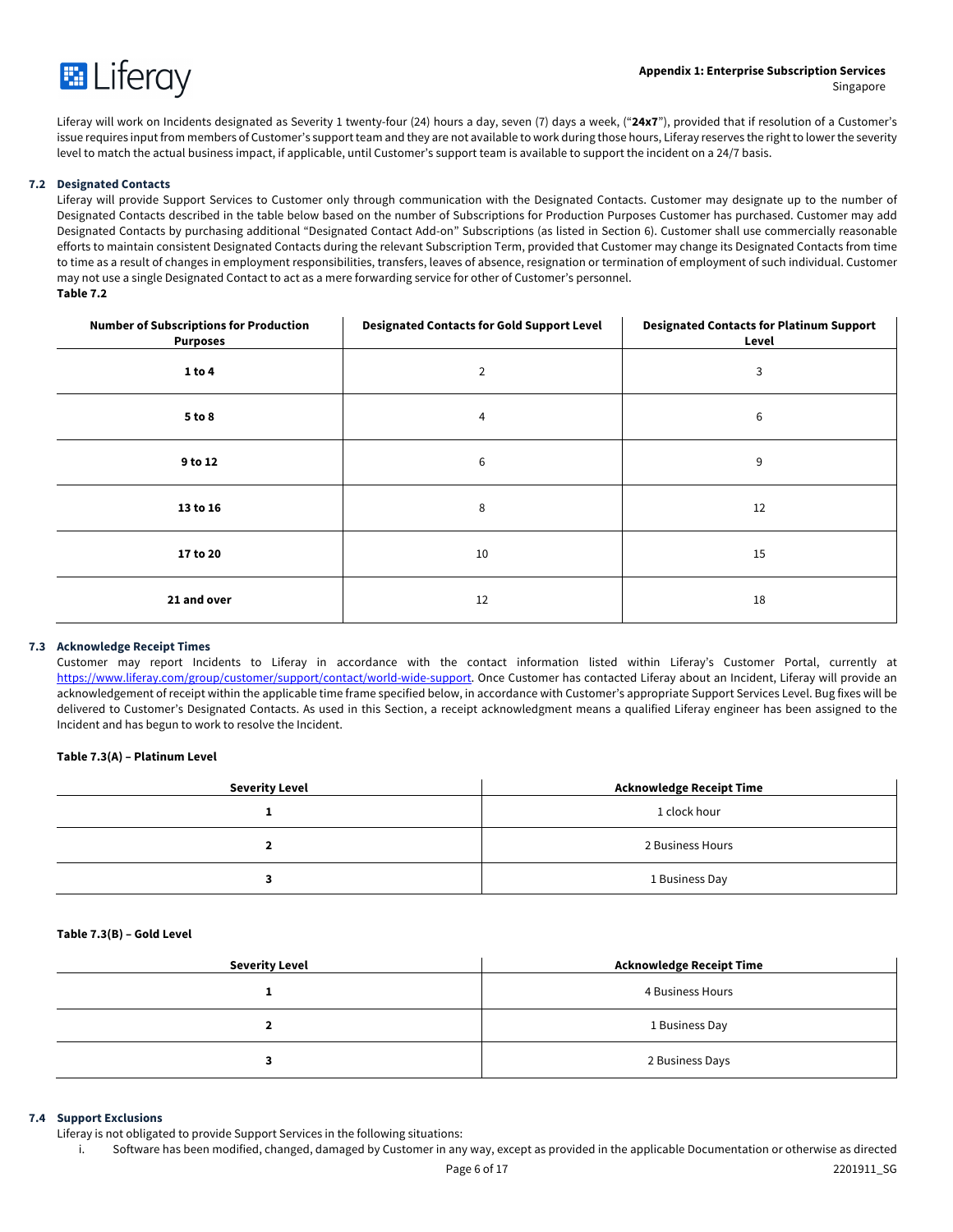

by or under agreement with Liferay, with or without malicious intent;

- ii. the Incident is caused by Customer's negligence, malicious intent, hardware malfunction, or other causes beyond the reasonable control of Liferay;
- iii. the Incident is caused by Third-Party Software, unless the Third-Party Software causes the Software to not substantially conform to the Documentation;
- iv. Customer has been previously provided a fix for an Incident reported to Liferay and where Customer has not installed such fix within forty-five (45) days after its being given to Customer;
- v. the deployment environment is not approved or supported by Liferay, as identified at www.liferay.com/services/support/compatibility-matrix; and/or
- vi. Liferay has discontinued Services for the version of the Software in accordance with the EOSL Policy.

Notwithstanding the above, Liferay may nevertheless, but is not obligated to, provide Support Services to Customer in the above cases (i)-(vi).

#### **7.5 Conditions for Providing Support**

Prior to logging an Incident with Liferay, Customer will use commercially reasonable efforts to diagnose the nature of the Incident to ensure that it is resident in the Software and not a third-party application or component. During the collaborative initial phase of reporting an Incident, Customer will reciprocate a reasonable level of time and resources in accordance with the severity of Incident. Customer acknowledges that Liferay's ability to perform certain Support Services may be conditioned upon access to and completeness of certain of Customer's information as reasonably requested by Liferay. Such information may include, but is not limited to, the type of hardware Customer is using, a description of the Incident for which Customer seeks Support Services, and any other additional software Customer is using.

### **8. End of Service Life Policy**

During the Services life cycle of a specific version of Software, the scope of Software Maintenance and Support evolves and, after a number of years, phases out for older versions of Software. The details of the Services life cycle are set forth EOSL Policy. For certain Software, Liferay offers Extended Premium Support as described in Schedule 1.E to extend the Premium Support Phase for a specific version of Software.

#### **9. Web Based Delivery**

Liferay will make available the Software (including any Updates) to Customer for electronic download from Liferay's website. Software (including any Updates) shall be considered delivered by Liferay to Customer when made available for download.

#### **10. Web Based Services**

As a precondition to the use of Web Based Services Customer agrees to comply with the Liferay Acceptable Use Policy, the most recent version of which is available at www.liferay.com/legal/doc/policies/aup/1101811 (the "**Acceptable Use Policy**") and the Terms of Services, available at www.liferay.com/legal/doc/TOS/1201911\_GL (the "**Terms of Service**"), incorporated into this Appendix by reference.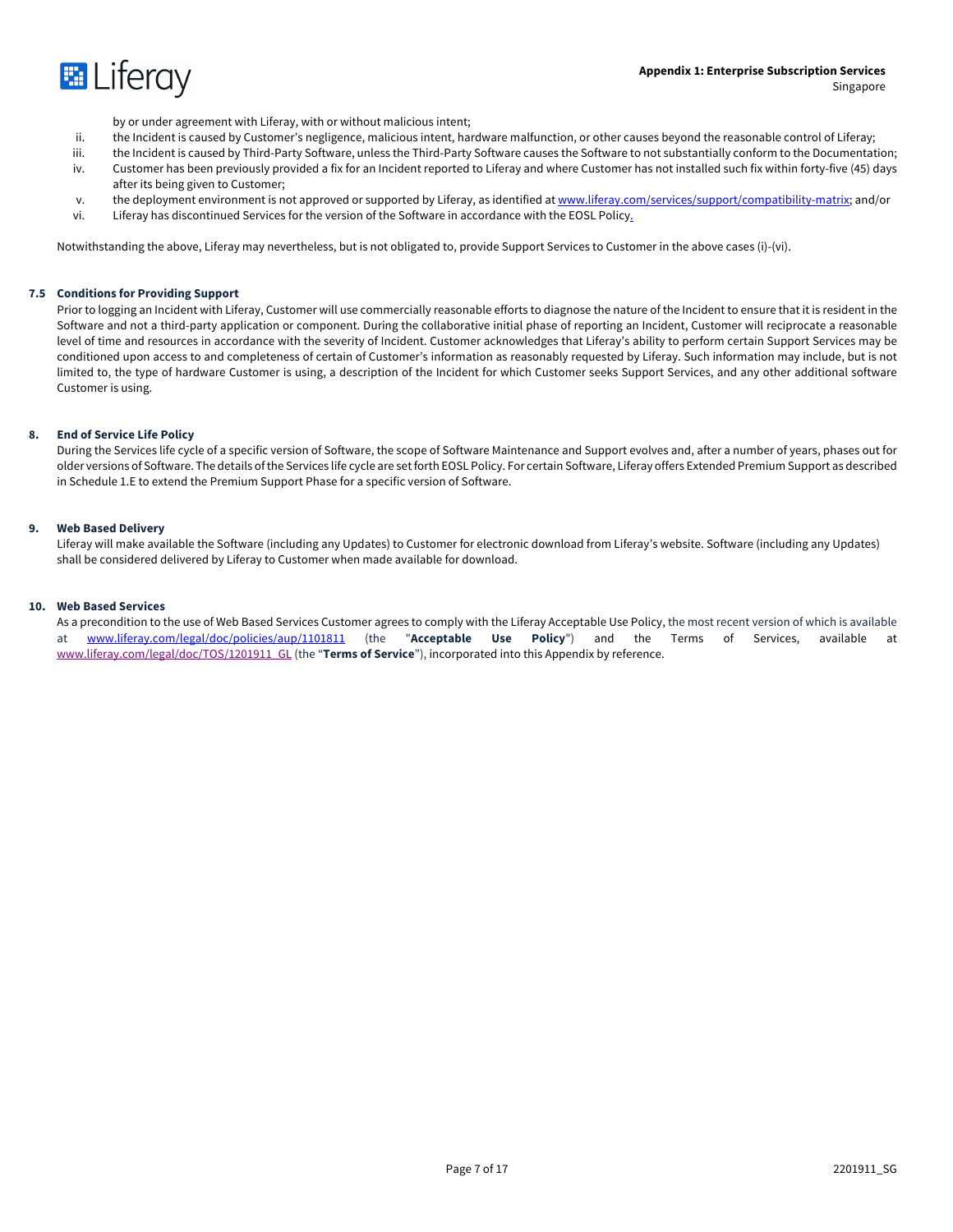# **ED** Liferay **SCHEDULE 1.A:** LIFERAY LEGAL ASSURANCE

This Legal Assurance Program ("**Program**") describes certain intellectual property assurances described in Section 2 below that Liferay offers to Customer as a Subscriptions Benefit for Assured Software (as defined in Section 1 below) in addition to one or more other Subscription Benefits such as Customer Portal Access, Software Maintenance or Support as further described in the Subscription Services Appendix to which this Schedule is attached (Subscriptions including Legal Assurance are referred to as "**Eligible Subscriptions**"). The effective date of this Program ("**Program Effective Date**") is the date Customer accepts the terms of the Subscription Services Appendix including this Schedule as an integral part of the Order Form governing the Eligible Subscriptions.

There is no additional or separate Fee associated with Customer's participation in this Program. By accepting the terms of this Program as part of the Order Form, the Program automatically applies to Assured Software (as defined in Section 1 below). This Program applies regardless of whether Customer purchases the Eligible Subscription directly from Liferay or a Business Partner, provided that it is a valid Subscription evidenced by an active registration in Customer's Liferay Customer Portal account.

# **1. Assured Software**

This Program covers the Software including any Updates to the extent the relevant Units are covered by an active Eligible Subscription at the time of the Claim (as defined in Section 2) or threatened Claim (such Software referred to as "**Assured Software**").

# **2. Intellectual Property Assurances**

#### **2.1 Obligations**

If an unaffiliated third party initiates a legal action against Customer (such action, a "**Legal Action**") and the Legal Action includes an allegation that Customer's use of Assured Software directly infringes the third party's copyrights, patents or trademarks, or misappropriates the third party's trade secret rights (such allegation within a Legal Action, a "Claim") and Customer has complied with and remains in compliance with the terms of this Program, then, subject to the other terms in this Program, Liferay will (i) defend Customer against the Claim and (ii) pay costs, damages and legal fees that are included in a final judgment against Customer (without right of appeal) or in a settlement approved by Liferay that are attributable to Customer's use of the Assured Software with respect to such alleged or actual infringement.

# **2.2 Remedies**

If an injunction against Customer's use of the Assured Software is obtained pursuant to a Claim, Customer's use of Assured Software is found by a court to infringe a third party's copyrights, patents or trademarks, or misappropriates the third party's trade secret rights or if Liferay believes that such a finding, injunction or a Claim is likely, then Liferay will, at its expense and option: (i) obtain the rights necessary for Customer to continue to use the Assured Software consistent with the Agreement; (ii) modify the Assured Software so that it is non-infringing; and/or (iii) replace the infringing portion of the Assured Software with non-infringing code of similar functionality (subsections (i), (ii) and (iii) are the "**IP Remedies**"); provided that if none of the IP Remedies are available on a basis that Liferay finds commercially reasonable, then Liferay may terminate the Agreement and/or the applicable Order Form without further obligations to Customer under this Section 2.2 or any other liability for such termination, and, if Customer then returns the Assured Software that is the subject of the Claim, Liferay will refund any prepaid Fees for the Eligible Subscription(s) related to Assured Software based on the time remaining under the applicable Eligible Subscription as of the effective date of such termination. If Customer chooses not to return the Software, Customer shall bear the sole risk of any costs, damages and/or attorney's fees arising from Customer's continued use of the Assured Software following Customer's receipt of Liferay's termination notice, and shall indemnify and hold Liferay harmless from such costs, damages and/or attorney's fees.

# **2.3 Conditions**

As conditions precedent to Liferay's obligations to Customer under this Section 2, Customer must comply with the following conditions: Customer must (i) be current in the payment of all applicable Fees prior to a Claim or threatened Claim; and remain current in such payments throughout the term of the Program, (ii) notify Liferay promptly, but in no event later than ten (10) days of receipt of any Claim for which relief is sought under this Program; (iii) provide Liferay with the right to control and conduct the defense of the Legal Action (to the extent the Legal Action is related to the Claim) with counsel of its choice and to settle such Claim at Liferay's sole discretion; (iv) not assert or have asserted or have encouraged or assist any third party to assert, against Liferay or any of its Affiliates, customers or Business Partners, any claim that Liferay or a Liferay product infringes copyrights, patents or trademarks, or misappropriates trade secret rights and (v) cooperate with Liferay in the defense of the Claim.

#### **2.4 Exclusions**

Notwithstanding the foregoing, Liferay will have no obligations under Section 2 with regard to any Claim to the extent that it is based upon (i) a modification of Assured Software not made by, or at the written direction of, Liferay; (ii) Liferay's compliance with any designs, specifications or instructions provided by Customer; (iii) use of the Assured Software in combination with a product, process, step, structure, data or business methods not provided by Liferay, if the infringement or misappropriation would not have occurred without the combined use; (iv) facts or circumstances constituting a breach of the Agreement; (v) use of any release of the Assured Software if the infringement or misappropriation would not have occurred through use of a more recent release of the Assured Software; (vi) any use of the Assured Software by Customer other than for Customer's internal use (Customer's own internal use does not include, for example, providing third party use or access to ABIs, APIs or binaries of the Assured Software, or similar uses or making, offering to sell, selling, distributing and/or importing products that include Assured Software); (vii) use by Customer after notice by Liferay to discontinue use of all or a portion of the Assured Software to avoid infringement or misappropriation; (viii) a claim or lawsuit by Customer against a third party (or results from or arises out of such claim or lawsuit); or (ix) allegations associated with software, technology, products or other subject matter other than Assured Software (including, but not limited to allegations associated with the Legal Action other than the Claim, including any allegations that remain after the Claim is resolved), and Customer assumes full responsibility for fees, costs and damages associated with defending, settling and/or paying any resulting judgment or settlement in connection with software, technology or products that are not Assured Software.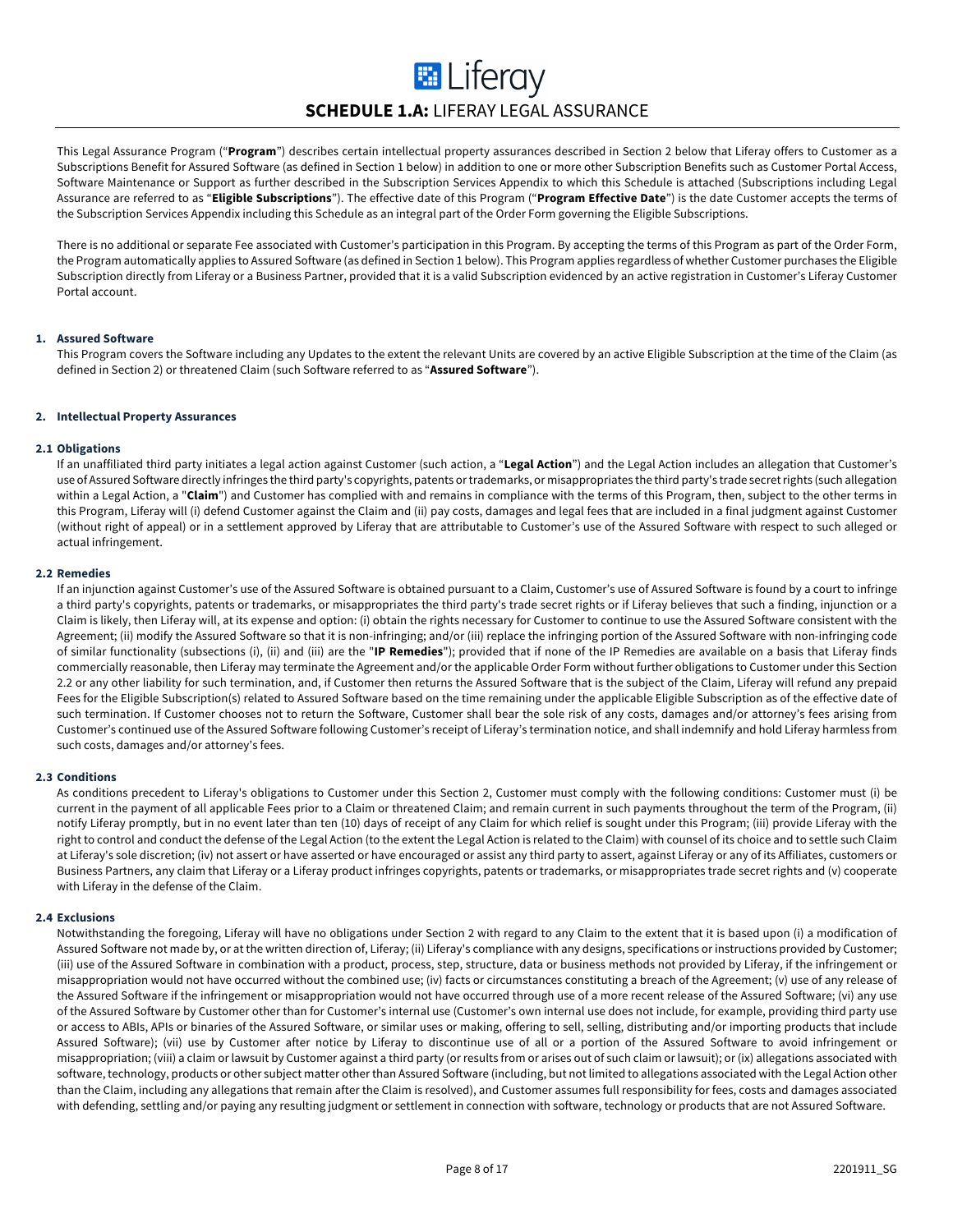

#### **3. Term**

The term of this Program will begin on the Program Effective Date and will terminate upon the expiration or termination of Customer's last active Eligible Subscription, provided that if Liferay updates or amends the Program, (i) this Program will apply only until the end of the then current Subscription Term for any active Eligible Subscriptions and (ii) Customer will have the opportunity, in Customer's sole discretion, to participate in the updated or amended Program for any additional Eligible Subscriptions or renewal terms of existing Eligible Subscriptions. If this Program expires or is terminated for any reason, Section 1 and Sections 3-5 will survive termination.

# **4. Liability**

- **4.1** Liferay will not be obligated to pay any amounts in connection with a Claim related to any period of time during which Customer does not have active and fullypaid Eligible Subscriptions related to the Assured Software. Liferay will have no obligation to Customer under this Program if, as of the Program Effective Date, Customer has received notice of allegations of infringement or are engaged in litigation concerning the subject matter of what would otherwise be a Claim under this Program or with respect to a product substantially similar to the Assured Software. If the Legal Action includes a claim that both Assured Software and non-Assured Software infringe, then Customer will be responsible for a proportional share of common fees and costs in defending such claim based on the relative proportion of Assured Software and non-Assured Software.
- **4.2** IT IS LIFERAY'S INTENT TO PROVIDE CUSTOMER A SET OF PROTECTIONS UNDER THIS PROGRAM RELATED TO CLAIMS (AS DEFINED IN SECTION 2 ABOVE). IT IS NOT LIFERAY'S INTENT TO EXPAND LIFERAY'S TOTAL LIABILITY TO CUSTOMER IN EXCESS OF THE LIABILITY LIMITATIONS, EXCLUSIONS AND EXCEPTIONS SET FORTH UNDER THE BASE AGREEMENT.
- **4.3 No express or implied warranties by Liferay or its Affiliates are created as a result of this Program. To the maximum extent permitted by law. this Program sets forth Customer's exclusive remedies and Liferay's sole obligations for claims arising from or related to copyrights, patents, trademarks, trade secrets or any other intellectual property rights and supersedes any other Liferay obligation related to the subject matter of this Program (including, but not limited to, indemnification, breach of warranty, and/or breach of contract under the Agreement or otherwise and any implied warranty of noninfringement, which is hereby disclaimed). For the avoidance of doubt, the terms of Section 2 above shall apply in the place of, and Customer expressly waives any rights, and releases Liferay from any obligations, under the terms of any other warranties or terms relating to intellectual property rights or remedies, including without limitation Legal Assurance terms or conditions that may be included in the Agreement. If there are any other applicable indemnity coverage or remedies available to Customer related to intellectual property infringement, Customer agrees thatthe total of all benefits payable under all such provisions will not exceed the total damages, costs, and expenses incurred by Customer, and that Liferay will pay only its proportional share of such total damages, costs, and expenses, subject to the limitations of liability set forth in the Agreement (including this Program).**

#### **4.4 Allocation of Risk**

**THIS SECTION 4 AND THE OTHER TERMS AND CONDITIONS OF THIS PROGRAM ALLOCATE THE RISKS BETWEEN THE PARTIES WITH RESPECT TO THE SUBJECT MATTER OF THIS PROGRAM. THIS ALLOCATION IS AN INTRINSIC PART AND THE BASIS OF THE BARGAIN BETWEEN THE PARTIES. WITHOUT SUCH ALLOCATION LIFERAY WOULD NOT HAVE ENTERED INTO THIS PROGRAM AND THE AGREEMENT. LIFERAY'S PRICES FOR SUBSCRIPTION SERVICES REFLECT THIS ALLOCATION OF RISKS AND THE DISCLAIMER OF WARRANTIES, EXCLUSIONS AND LIMITATION OF LIABILITY SPECIFIED HEREIN. THE LIMITATIONS, EXCLUSIONS AND DISCLAIMERS CONTAINED IN THIS PROGRAM APPLY, EVEN IF ANY REMEDY (INCLUDING ANY LIMITED OR EXCLUSIVE REMEDY) PROVIDED FOR IN THIS PROGRAM FAILS IN ITS ESSENTIAL PURPOSE.**

#### **5. Miscellaneous**

- i. This Program is binding on the parties to the Order Form, and nothing in this Program confers upon any other person or entity any right, benefit or remedy of any nature whatsoever.
- ii. The delay or failure of either party to exercise any rights hereunder will not constitute or be deemed a waiver or forfeiture of such rights. No waiver will be valid unless in writing and signed by an authorized representative of the party against whom such waiver is sought to be enforced. By express agreement of the parties and as an intrinsic part of the bargain between the parties if any provision of this Program is held invalid or unenforceable for any reason, this Program will be deemed invalid in its entirety.
- iii. This Program represents the final, complete and exclusive statement of the agreement between the parties with respect to the subject matter of this Program, and all prior written agreements and all prior and contemporaneous oral agreements with respect to the subject matter of this Program are merged herein.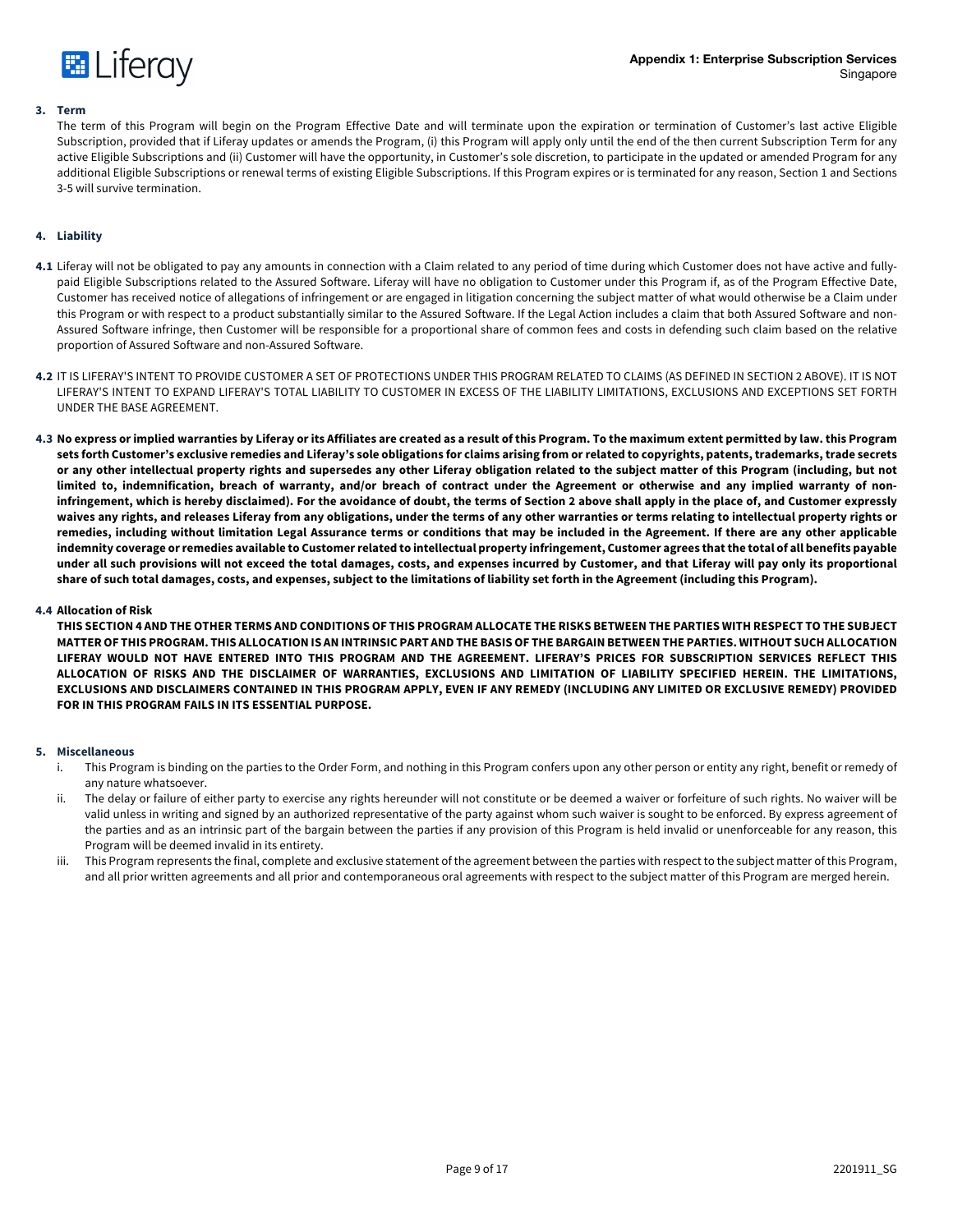# **SCHEDULE 1.B:** LIFERAY DIGITAL EXPERIENCE PLATFORM SUBSCRIPTIONS

**E** Liferay

# **1. Liferay Digital Experience Platform Subscriptions**

A Liferay Digital Experience Platform ("DXP") Subscription provides Customer the following Subscription Benefits during the Subscription Term and on a per Unit basis: Customer Portal Access, Software Maintenance, Support and Legal Assurance.

The Unit by which Liferay measures a Customer's use of the Liferay DXP Subscription Services is an Instance of the DXP component known as "Liferay Digital Experience Platform". The price per Unit is defined by the Sizing of the Instance. Customers must purchase the appropriate number and type of Liferay DXP Subscriptions based on the number and Sizing of Instances of Liferay Digital Experience Platform as described in the following table:

| <b>Sizing</b> | Number of Cores or vCPUs that will be accessible by each Instance |
|---------------|-------------------------------------------------------------------|
|               | Up to eight (8)                                                   |
|               | Up to twelve (12)                                                 |
|               | Up to sixteen (16)                                                |
|               | Seventeen (17) or more                                            |

If the number of Instances that Customer deploys, installs, uses or executes exceeds the number of Instances for which Customer has an active Liferay DXP Subscription, Customer is required to purchase additional Liferay DXP Subscriptions to cover this exceeding number of Instances. If Customer's Liferay DXP Subscription is used for an Instance that exceeds the allotted Sizing for such Instance, Customer is required to purchase the appropriate Sizing of Instance to cover the exceeded capacity.

Liferay DXP Subscriptions are available in two Support Levels - Gold and Platinum.

Liferay DXP Subscriptions are priced depending on the Designated Purpose. Liferay DXP Subscription pricing is available for the following Designated Purposes: Non-Production, Production or Backup.

Within each unique Customer Application (i) Customer shall maintain all Liferay DXP Subscriptions at the same Support Level for all Units (for clarity, Customer may not purchase Platinum Support Services Level for one Unit and Gold Support Services Level for any additional Units deployed within a Customer Application, independent of whether such Units are used for Production Purposes, Backup Purposes or for Non-Production Purposes); and, (ii) Customer is required to maintain at least one (1) Subscription for Production Purposes and one (1) Subscription for Non-Production Purposes.

For Development Purposes, Customer's Liferay DXP Subscription includes developer licenses accessible through the Customer Portal during the Subscription Term. Each developer license provides Customer an entitlement to use the Liferay Digital Experience Platform for Development Purposes only and limited to use on one (1) development workstation and for up to ten (10) unique IP addresses, as further described in the applicable EULA.

# **2. Supplemental Software Conditions**

Liferay DXP Subscriptions also include access to Software solutions and tools for download from Liferay's website. Except for the cases listed below, the Software is licensed under the DXP EULA as defined in Table 6 of the Appendix and the Liferay DXP Subscription includes access to Software Maintenance, Support and Legal Assurance for such Software.

- **Workstation and Client-Side installations of Software.** Some Software provided as part of Liferay DXP is designed to be used on workstations, e.g. Software provided for Development Purposes or to be used on the client-side as connectors to server based software. These Software components are identified at https://liferay.com/legal/client-side and subject to a Client-side EULA identified in Table 6 of the Appendix. Any Updates in response to Incidents reported for workstation and client-side installations of Software are generally limited to new versions and releases of the affected Software due to additional collaboration required with development teams for analysis of root causes. Liferay may nevertheless provide software fixes, updates, upgrades, enhancements, additions, corrections, modifications, when and if they are made available.
- **Free Liferay Subscription Apps.** Access to Free Liferay Subscription Apps is included with a Liferay DXP Subscription without additional Subscription Fees and made available in the "Subscription App" category of Liferay's Marketplace (displayed as "Free" Apps), rather than through Customer Portal.
- **Liferay Lab Apps.** Liferay provides certain preview-based technology called "Liferay Labs Apps" without any Subscription Benefits.

#### **3. Liferay Connected Services**

With Customer's Liferay DXP Subscription, Customer also receives access to cloud based services known as "Liferay Connected Services". Liferay Connected Services ("LCS") allows Customer to manage and monitor Customer's Liferay DXP Subscriptions. LCS is provided under the Terms of Service and require the download and installation of Software that is available for electronic download from Liferay's website, licensed under the DXP EULA referenced above.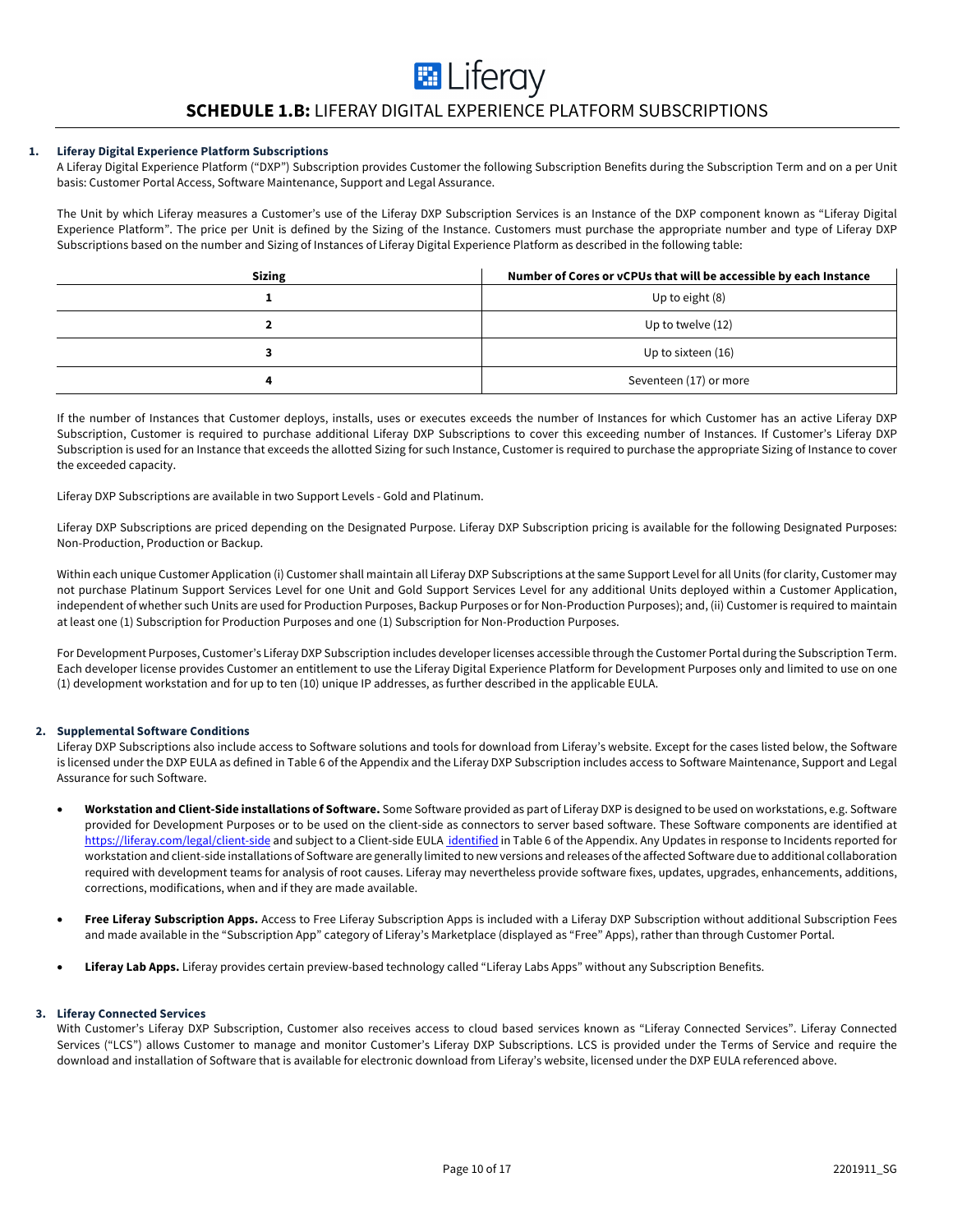**E** Liferay

# **SCHEDULE 1.C:** LIFERAY DIGITAL EXPERIENCE PLATFORM ELASTIC DEPLOYMENT **SUBSCRIPTIONS**

Elastic Deployment allows Customer to deploy, install, use or execute additional Instances of Base Subscriptions (as defined below) on demand and in excess of the number of Instances for which Customer maintains active Subscriptions ("Elastic Deployment").

Elastic Deployment is only available to Customers that meet the following requirements:

- 1. Customer must maintain at least two (2) active Liferay Digital Experience Platform (DXP) Subscriptions ("**Base Subscriptions**");
- 2. Only Instances used for Production Purposes may qualify as Base Subscriptions (i.e., Instances used for Non-Production or Backup Purposes do not count);
- 3. Customer must maintain Platinum Support Level for the Base Subscriptions;
- 4. Customer must use Liferay Connected Services (LCS); and
- 5. Customer must have purchased the Base Subscription from Liferay or a Business Partner subject to the Agreement.

Elastic Deployment Instances must include Platinum Level Support, Maintenance and Legal Assurance.

The Unit by which Liferay measures Customer's Elastic Deployment is the number of clock hours during which Customer utilizes each additional Instance. The total use of any Elastic Deployment during a calendar quarter will be rounded up to the nearest clock hour.

The price per Unit is defined by the Sizing of the additional Instance that Customer utilizes.

| <b>Sizing</b> | Number of Cores or vCPUs that will be accessible for each Instance |
|---------------|--------------------------------------------------------------------|
|               | Up to eight (8)                                                    |
|               | Up to twelve (12)                                                  |
|               | Up to sixteen (16)                                                 |
|               | unlimited                                                          |

Liferay will issue an invoice to Customer for Fees applicable to use of Elastic Deployment after each calendar quarter that Customer deploys, installs, uses or executes Elastic Deployment Instances and Customer will pay such invoice(s) in accordance with the Agreement. Unless otherwise specified in the applicable Order Form or another written agreement, the price per Unit is set forth on the pricing page accessible through Customer Portal and may be updated by Liferay from time to time.

LCS will report the start time and end time of each connected Instance, as measured by the start time and end time of the JVM associated with the Instance ("Instance Uptime"). For the avoidance of doubt, the Instance Uptime may differ from other third-party calculations that rely on site availability vs. JVM activity, for example, due to the use of an elastic load balancer. Reported Instance Uptime may also differ from other calculations if Instances are abruptly shut-down through methods other than those recommended by Liferay. Chargeable Uptime is defined as the total Instance Uptime of all Instances that exceed the number of purchased annual Liferay DXP Subscriptions and will be rounded up to the nearest hour for billing purposes.

Each Elastic Deployment Instance is subject to terms of the EULA located at https://web.liferay.com/legal/doc/eula/ed/1001701, and not the DXP EULA as defined in Table 6 of the Appendix.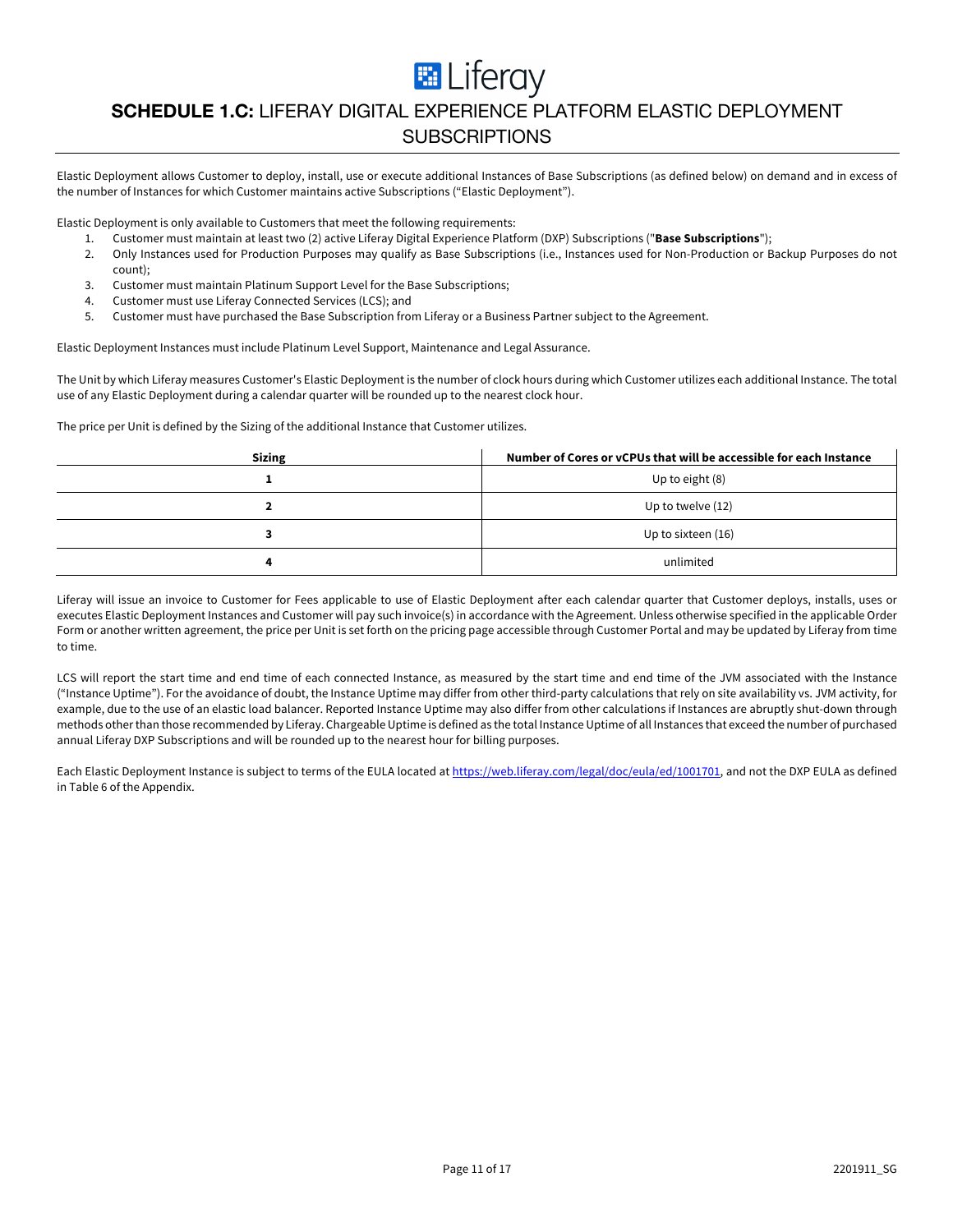# **SCHEDULE 1.D:** LIFERAY ADD-ON AND PAID APPS ENTERPRISE SUBSCRIPTIONS

**E** Liferay

#### **1. Liferay Add-On Subscriptions**

Add-On Subscriptions are those Subscriptions that Liferay makes available to add additional functionality or capacity to an existing Liferay DXP Subscription as further described below. An Add-On Subscription requires an active Liferay DXP Subscription at the time of purchase. Add-On Subscriptions entitle Customer to Customer Portal Access as a Subscription Benefit, as well as any other Subscription Benefits set forth below.

#### **1.1 Enterprise Search**

A Liferay DXP Subscription as described in Schedule 1.C includes a Third Party Software search server by default. Liferay offers Enterprise Search Add-On Subscriptions that provide additional Third Party Software ("**Additional Software**") for additional and capabilities.

Enterprise Search Add-On Subscriptions include Support and Maintenance for both the default search server and the Additional Software, as applicable, provided that Support (i) requires an active underlying Liferay DXP Subscription and (ii) will be provided by Liferay at the same Support Level as the underlying Liferay DXP Subscription. Any provider of such Third Party Software will have no obligation to provide support directly to Customer.

The Additional Software is made available for download from the Third Party Software provider's website with the purchase of the applicable Add-On Subscription and is licensed under the EULA(s) located at: www.liferay.com/legal/enterprise-search-eula. Any server-side Liferay Software that enables the use of the Additional Software provided under either Enterprise Search Add-On Subscription is governed by the terms and conditions of the Liferay DXP EULA as set forth in Table 6, in the body of this Appendix, above.

The Unit for Enterprise Search Add-On Subscription is an Instance.

Enterprise Search Add-On Subscriptions and the Additional Software may only be used with Liferay DXP Software.

#### **2. Liferay Paid Apps Enterprise Subscriptions**

Liferay Paid Apps are those Liferay Subscription Apps that are subject to Fees (displayed as "Paid Apps") and are not Free Liferay Subscription Apps from Liferay. Liferay Paid Apps require an active Liferay DXP Subscription at the time of purchase. A Liferay Paid App Subscription may only be used with Liferay Software.

A Liferay Paid App Enterprise Subscription provides Customer the following Subscription Benefits during the Subscription Term and on a per Unit basis: Customer Portal Access, Software Maintenance, Support and Legal Assurance, provided that Support requires an active underlying Liferay DXP Subscription. The Support Level is dependent on the Support Level for Customer's underlying Liferay Portal Enterprise or Liferay DXP Subscription.

The Unit for Liferay Paid Apps Enterprise Subscriptions is an Instance.

Liferay Paid App Enterprise Subscriptions are available as "Standard" and "Developer" versions. The Developer versions have a limitation of ten (10) unique IP addresses.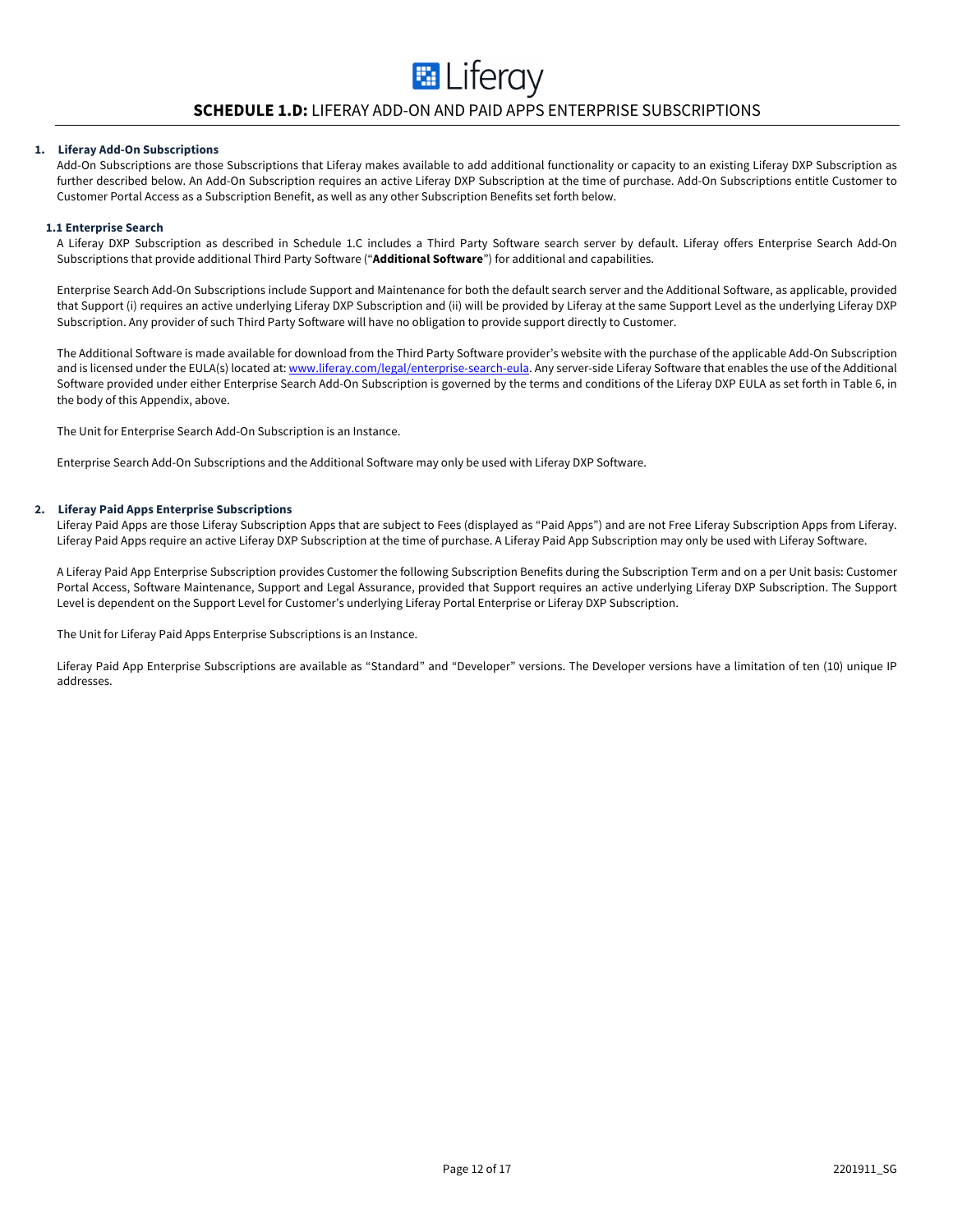# **1. Designated Contact Add-On Subscription**

Designated Contact Add-on Subscriptions are available as optional Add-On Subscriptions to an active Liferay DXP Subscription, if Customer maintains Support Levels Gold or Platinum.

Designated Contact Add-On Subscriptions entitle Customer to an additional Designated Contact. The Unit for Designated Contact Add-On Subscriptions is the number of additional Designated Contacts.

# **2. Extended Premium Support Subscription**

The Extended Support Subscription extends the benefits associated with the Premium Support Phase for Software Maintenance and Support beyond the end of Premium Support Phase, as defined in the EOSL Policy. Extended Premium Support Subscriptions must be purchased before the Premium Support Phase ends (as defined in the EOSL Policy).

Each Extended Premium Support Subscription requires an underlying and active Liferay DXP Subscription with Gold or Platinum Support. For example, the Liferay Extended Premium Support Subscription is not available for Customer Applications for which Customer does not have an active Liferay DXP Subscription.

If purchased, the Extended Premium Support Subscription is provided for a period of up to three (3) years immediately following the end of the Premium Support Phase. The Unit, Designated Purpose and Support Level for Liferay Extended Premium Support Subscriptions are the same as for Customer's underlying active Liferay DXP Subscriptions.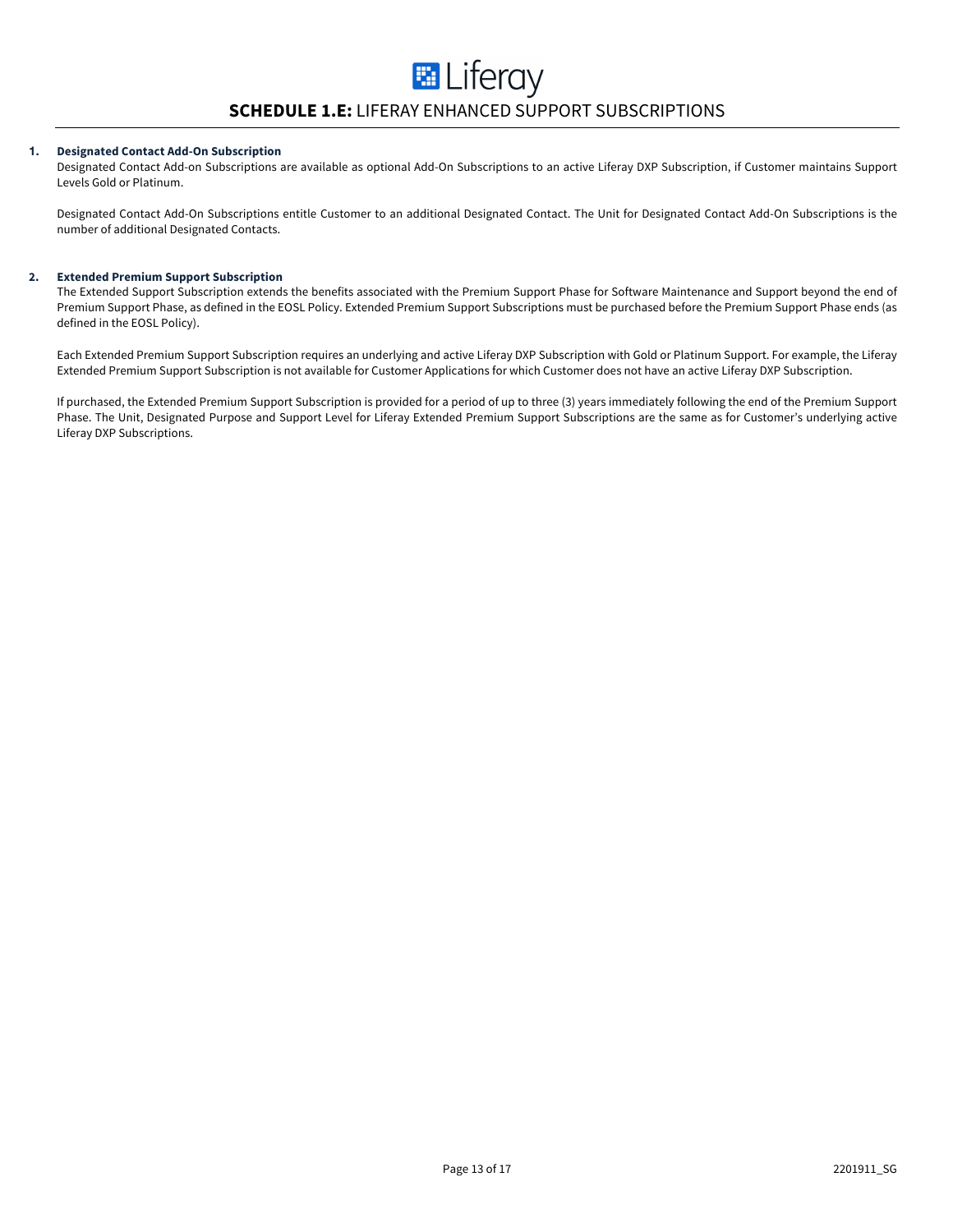# **E** Liferay

# **SCHEDULE 1.F:** LIFERAY ANALYTICS CLOUD AND ANALYTICS CLOUD ADD-ON SUBSCRIPTIONS

# **1. Liferay Analytics Cloud Subscription**

The Unit for Liferay Analytics Cloud ("LAC") Subscription is a Plan. The Pricing for each Plan is defined by the maximum number of Named Individuals and maximum number of Page Views as set forth in the Table below:

| Plan              | <b>Max. Number of Named Individuals</b> | <b>Max. Number of Page Views</b> |
|-------------------|-----------------------------------------|----------------------------------|
| <b>Business</b>   | 10,000                                  | 5,000,000                        |
| <b>Enterprise</b> | 100,000                                 | 60,000,000                       |

\*Each Plan provides for an unlimited number of Users.

Customers must acquire a LAC Subscription with the appropriate Plan ( **Business or Enterprise**) based on the estimated number of Named Individuals visiting Customer's Page and Page Views within the applicable Subscription Term. If the number of Named Individuals or Page Views for which Customer utilizes LAC Subscription exceeds the number of Named Individuals or Page Views for which Customer has an active LAC Subscription within the applicable Subscription Term, Customer is required to immediately upgrade to the appropriate Plan or purchase appropriate LAC Add-On Subscriptions as set forth in Section 2 below to cover this exceeding number of Named Individuals or Page Views, respectively, for the remainder of the Subscription Term. The Fees for the higher Plan or Add-On Subscriptions will be applied on pro-rata basis to the remainder of the Subscription Term beginning with the day on which either the maximum number of Named Individuals or Page Views is exceeded, whichever occurs first.

During the Subscription Term, Customer's LAC Subscription provides Customer with the following Subscription Benefits: Access to Customer Portal including access to the LAC Cloud Service, subject to the Terms of Service, and Support. Documentation applicable to LAC can be accessed at: https://help.liferay.com.

Liferay intends to periodically update, upgrade, backup, improve and/or discontinue certain functionality associated with LAC and Customer's user experience. As a result, LAC may be substantially modified. Liferay reserves the right at any time to change and/or discontinue any or all of LAC (including the underlying platforms and application programming interfaces ("APIs") and/or application binary interfaces ("ABIs") which may inhibit Customer's ability to use existing applications. Liferay will use reasonable efforts to provide advance notice of material changes to LAC on the applicable LAC Services website.

Support for LAC will be provided through a web-based issue tracker application. Customers may submit Incidents relating to LAC via chat. In addition, Customers utilizing LAC Subscriptions with the Enterprise Plan may report Incidents via phone. Chat and phone-based Support will be available during the Business Hours. Notwithstanding anything to the contrary set forth in Section 7.3 of the Appendix, Acknowledge Receipt Time for Incidents relating to LAC shall be one (1) Business Day irrespective of the channel used to submit an Incident, whereby priority will be given to the Incidents submitted by the customers utilizing LAC Subscriptions with the Enterprise Plan. Liferay is not obligated to provide Support if the Incident relates to Customer's integration of Services with data sources based on any technology that is not software known as "Liferay DXP" or other technology not supported in accordance with https://liferay.com/services/support/compatibilitymatrix.

A Basic LAC Subscription requires, at the time of purchase, an active Liferay DXP Subscription for Liferay DXP Software version 7.0 or higher and Customer must maintain the Liferay DXP Subscription active throughout the Subscription Term of its LAC Subscription. Basic LAC Subscriptions are provided at no charge. Therefore, Support is provided without any commitment regarding Acknowledgement Receipt Times. Notwithstanding anything to the contrary set forth in Section 5 of the Appendix, and unless otherwise agreed in writing or specified in the applicable Order Form, Basic Subscriptions will run for a term of three (3) months and not renew automatically upon expiration of this term.

Free trial access to LAC Subscriptions are available. Such free trials grant Customers up to 300,000 Page Views or 1,000 Named Individuals, for up to three (3) months.

# **2. Liferay Analytics Cloud Add-On Subscriptions**

Customer may incrementally increase the Named Individual or Page View limits of its Business or Enterprise Plan by purchasing an appropriate LAC Add-On Subscription with the appropriate Plan, e. g. a LAC "5,000 Named Individuals" Add-On Subscription increases the maximum number of Named Individuals by 5,000 Named Individuals, while a LAC "5,000,000 Page Views" Add-On Subscription increases the maximum number of Page Views by 5,000,000 Page Views.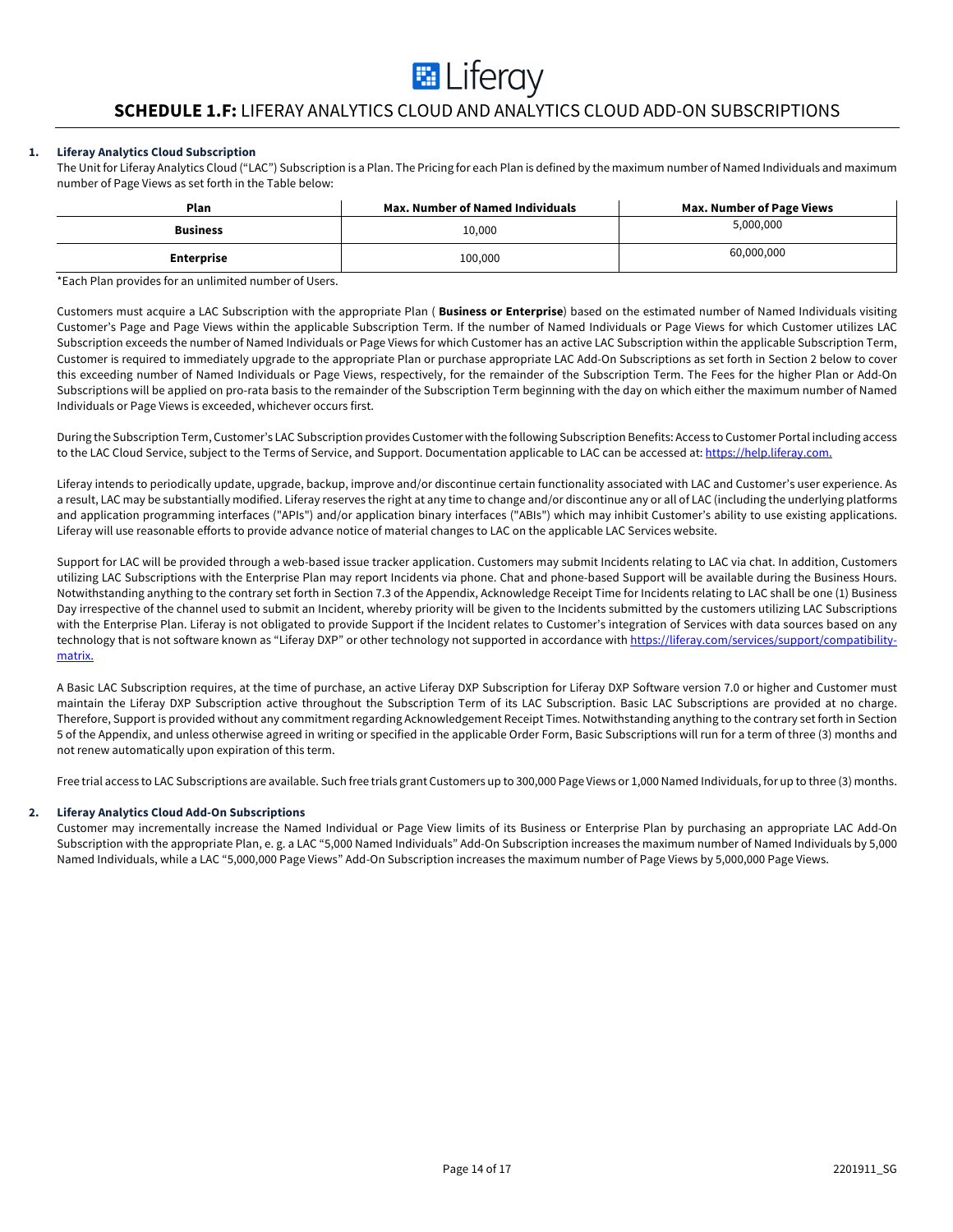# **E** Liferay **SCHEDULE 1.G:** LIFERAY CLOUD DEPLOYMENTS

# **1. General**

This Schedule establishes the terms and conditions under which Customer may use Subscription Services including any Software in a third party's ("**Provider**") hosted computing infrastructure of shared resources that provides Virtual CPUs to Customer on-demand ("**Cloud**"). These terms and conditions are in addition to the terms and conditions contained in the Appendix to which this Schedule is attached and supersede the terms of the Appendix in case of a conflict. These terms and conditions are separate from and in addition to any agreement between Customer and a Provider. Fees for Subscription Services do not include any Provider Cloud services. Liferay is not a party to Customer's agreement with the Provider and is not responsible for providing access to or support for a Provider's Cloud or any other obligations of Provider under such separate agreement.

# **2. Eligible Subscriptions and Units**

The following table sets forth the Liferay Subscriptions eligible for use in a Provider's Cloud ("**Portable Subscriptions**") and the applicable Unit for Customer's Portable Subscriptions for both physical deployments and in a Provider's Cloud. Certain software components or functionality of the Software contained in the Subscription (or Add-On Subscription) may not be available or supported when used in the Provider's Cloud.

| ۰,<br>×<br>۰, |  |
|---------------|--|
|---------------|--|

| .<br><b>Portable Subscription</b>   | Unit when used for physical deployments or within a Provider's Cloud |
|-------------------------------------|----------------------------------------------------------------------|
| Liferay Digital Experience Platform | Instance                                                             |
| <b>Liferay Paid Apps Enterprise</b> | Instance                                                             |
| <b>Extended Premium Support</b>     | Instance                                                             |

#### **3. Preconditions**

Customer may transfer Customer's Subscriptions to and use the Subscriptions in a Provider's Cloud provided that Customer (i) complies with the Agreement and (ii) completes the registration within the Liferay Customer Portal at www.liferay.com/group/customer/forms/cloud-registration.

#### **4. Subscription Services in the Cloud**

#### **4.1 Use of Subscription Services in the Cloud**

Customer may use the Subscription Services and Software only for Customer's own internal use within a Provider's Cloud (which includes Customer's internal use to operate a web site and/or to offer Customer's own software as a service, provided such web site or service does not include a distribution of the Software or Subscription Services, in whole or in part). Distributing the Software or any portion of the Subscription Services to a third party or using any of the Subscription Services for the benefit of a third party is a material breach of the Agreement, even though the open source licenses applicable to individual components of the Software may give Customer the right to distribute those components (and the Agreement is not intended to interfere with Customer's rights under those individual licenses).

### **4.2 Access to Software and Software Maintenance**

Software available through Customer Portal Access and associated Software Maintenance including any Updates will be made available to Customer for download for transfer by Customer to the Cloud. The Software is governed by the End User License Agreement referenced in the Appendix.

#### **4.3 Support**

Liferay will provide support for Units deployed in a Provider's Cloud to Customer pursuant to the terms of the Appendix.

#### **5. Subscription Term**

A transfer of Subscriptions to a Provider's Cloud does not change the Subscription Term.

#### **6. Reporting**

Customer agrees that the number of simultaneous Units Customer deploys, installs, uses or executes in a Provider's Cloud will not exceed the equivalent total number of Units transferred from a physical environment. If Customer deploys, installs, uses or executes more Units in a Provider's Cloud or uses any Subscription Services, including any Software, outside the Provider's Cloud, Customer will promptly notify Liferay in writing and Customer is required to purchase Subscriptions in a quantity equal to the total number of Units (including variants or components thereof) that Customer deploys, installs, uses or executes as set forth in the Appendix, including this Schedule. Failure to comply with this Section 6 will be considered a material breach for the purposes of the Agreement, and will (without limiting its other rights or remedies) entitle Liferay to suspend the Subscription Services or terminate the Agreement and/or the applicable Order Form(s).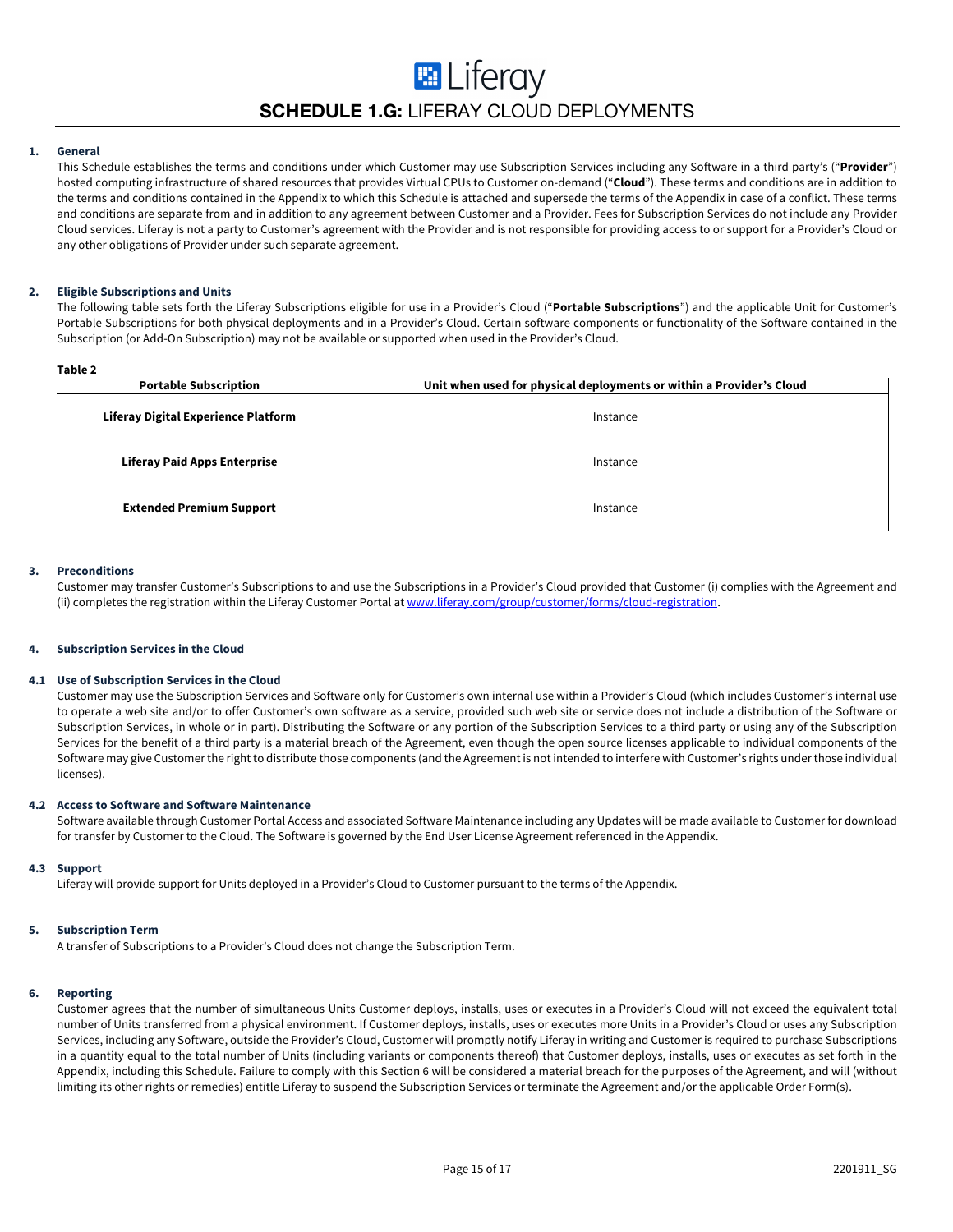# **E** Liferay **SCHEDULE 1.H:** LIFERAY COMMERCE SUBSCRIPTIONS

Liferay offers various Liferay Commerce Subscriptions, each of which provide for certain Subscription Benefits covering the Software known as "Liferay Commerce" and, depending on the specific Liferay Commerce Subscription that the Customer orders, certain "Add-Ons" as further described below.

### **1. General**

A Liferay Commerce ("LC") Subscription provides Customer the following Subscription Benefits during the Subscription Term and on a per Unit basis: Customer Portal Access, Software Maintenance, Support and Legal Assurance.

A LC Subscription requires an active Liferay DXP Subscription at the time of purchase and the Liferay DXP Subscription must remain active throughout the Subscription Term of the LC Subscription. The Support Level of the LC Subscription must match the Support Level of the underlying Liferay DXP Subscription.

Unless otherwise agreed in an Order Form, the Unit for LC Subscriptions is an Instance of the Software known as "Liferay Commerce" licensed under the terms of the EULA specified in Table 6 of the Appendix. The price per Unit is based on, among other item details, the Sizing of the Instance and the Designated Purpose. Customers must purchase the appropriate number and type of LC Subscriptions based on the number and Sizing of Instances of LC Software as described in the following table:

| <b>Sizing</b> | Number of Cores or vCPUs that will be accessible by each Instance |
|---------------|-------------------------------------------------------------------|
|               | Up to eight (8)                                                   |
|               | Up to twelve (12)                                                 |
|               | Up to sixteen (16)                                                |
| л             | Seventeen (17) or more                                            |

If the number of Instances, for which Customer utilizes LC Subscriptions, exceeds the number of Instances for which Customer has an active LC Subscription, Customer is required to purchase additional LC Subscriptions to cover this exceeding number of Instances. If Customer's LC Subscription is used for an Instance that exceeds the allotted Sizing for such Instance, Customer is required to purchase the appropriate Sizing of Instance to cover the exceeded capacity.

LC Subscription pricing is available for the following Designated Purposes: Non-Production, Production or Backup.

Within each unique Customer Application, the number of the Instances, their respective Sizing and Designated Purpose of a LC Subscription must follow the number of Instances, their respective Sizing and Designated Purposes of the underlying Liferay DXP Subscription(s).

LC Subscriptions also include access to certain other Software solutions and tools for download **("Supplemental Software")** licensed under the terms of the DXP EULA specified in Table 6, and Software Maintenance, Support and Legal Assurance for such Supplemental Software.

# **2. Use of Liferay Commerce Subscriptions for community users**

To the extent Customer has been using a copy of "Liferay Commerce" software originally obtained under the terms of an open source license ("Copy"), and wishes to continue using such Copy under a LC Subscription, the following applies: (i) the components of the Copy licensed by Liferay under an open source license shall as of the beginning of Subscription Term be deemed to be licensed under the applicable EULA specified in Table 6 and (ii) notwithstanding anything to the contrary set forth in Sec. 1 of the main body of the Appendix, the term "Software" as used in this Appendix, shall for purposes of Liferay Commerce Subscriptions include such Copy and certain Add-Ons.

### **3. Liferay Commerce Add-Ons**

Liferay may offer add-on offerings to Liferay Commerce in the form of additional functionality, capacity or other additional services ("**Add-Ons**"). Certain Liferay Commerce Subscriptions may furthermore bundle the Subscription Benefits of a Liferay Commerce Subscription as described above with certain Add-Ons. The scope of Add-On(s) included in a specific LC Subscription are identified in the applicable Order Form.

# **3.1 Liferay Commerce Software Add-Ons**

If the Add-On includes additional Software (a "Software Add-On") the Software Add-On comes with the same Support Level and Subscription Benefits applicable to the underlying Commerce Software as described above and specified in an Order Form and is provided under the following license terms:

Subject to Customer's compliance with the Agreement, Liferay grants Customer, during the term of the relevant LC Subscription a non-exclusive, non-transferable, non-sublicenseable, world-wide right to use the Software Add-On solely for purposes of the associated Subscription Services and limited to the number and Sizing of Instances and their respective Designated Purposes for which Customer has acquired the applicable LC Subscriptions. Customer is hereby notified that the Software Add-Ons may contain time-out devices, counter devices, and/or other devices intended to ensure the limits of the license granted to Customer under this Section will not be exceeded ("Limiting Devices"). If the Software contains Limiting Devices, Liferay will provide Customer with materials necessary to use the Software to the extent permitted. Customer may not tamper with or otherwise take any action to defeat, disable or circumvent a Limiting Device or other control measure, including but not limited to, resetting the Unit amount. Customer acquires only the right to use the Software Add-Ons and does not acquire any rights of ownership in the Software Add-Ons. Liferay reserves all rights to the Software Add-Ons not expressly granted to Customer. Customer may not: (a) modify, copy or create any derivative works of the Software Add-Ons; (b) decompile, disassemble or reverse engineer the Software Add-Ons (except to the extent permitted by applicable law without possibility of contractual waiver); (c) redistribute, encumber, sell, rent, lease, sublicense or otherwise transfer rights to the Software Add-Ons (except to the extent permitted herein); (d) use the Software Add-Ons to create a competing service; or (e) remove or alter any trademark, logo, copyright or other proprietary notices, legends, symbols or labels in the Software Add-Ons. Upon termination of the Subscription Term for the applicable LC Subscription, you will promptly destroy all copies of the Software Add-Ons in your possession. The Software Add-Ons (and any media containing the Software Add-Ons) is copyrighted